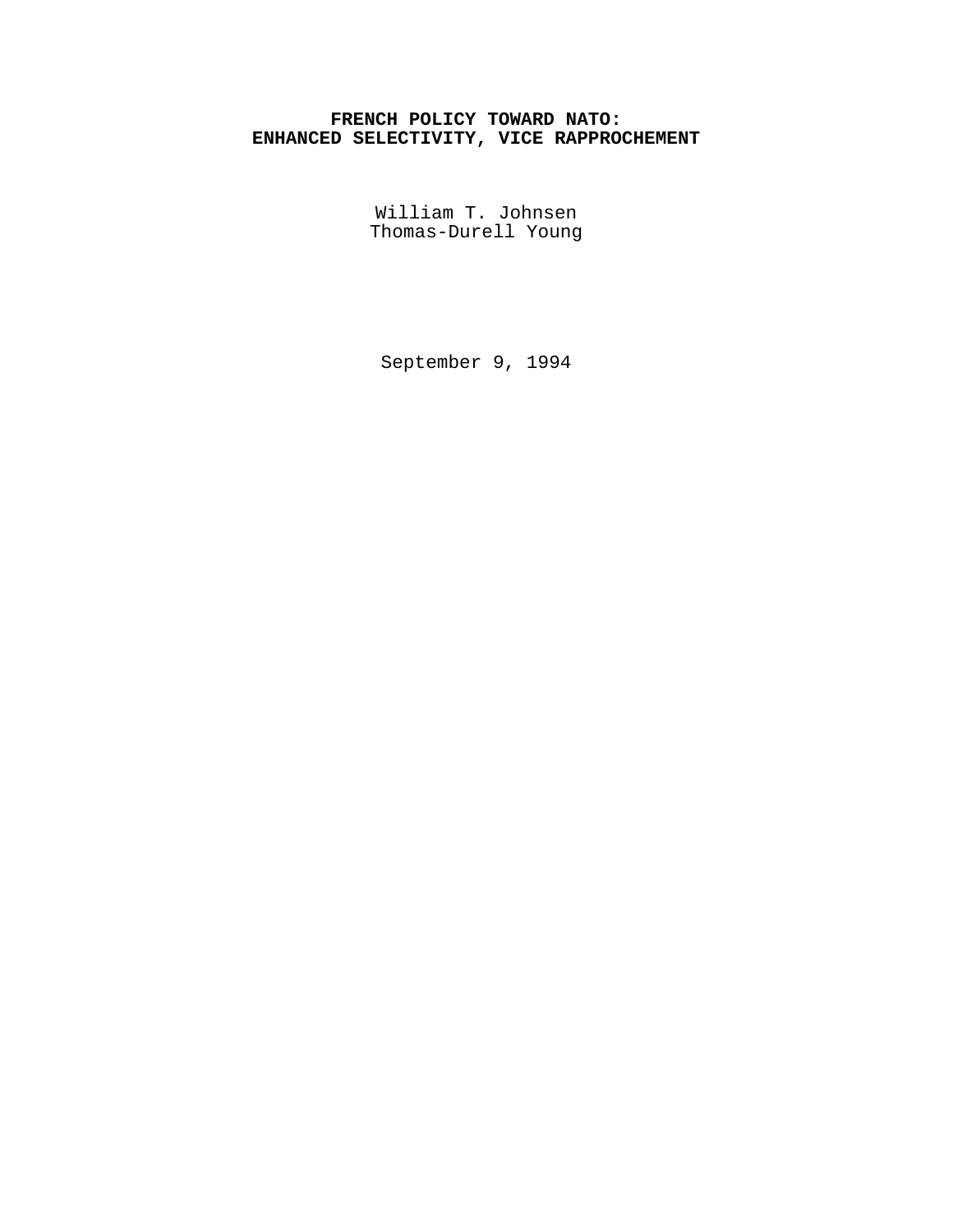#### \*\*\*\*\*\*\*

Partial funding for field work to prepare this essay was provided by the U.S. Air Force Academy's Institute for National Security Studies. Particular gratitude in this joint endeavor is extended to COL Peter Engstrom (Ret) and the Director of the Institute, LTC Jeffrey A. Larsen. The authors would like to express their sincere gratitude to Diego Ruiz Palmer, Professor David Yost, Randy Shelton, Mark Morgan, and Pascale Combelles for their constructive and insightful comments made on earlier drafts of this paper.

#### \*\*\*\*\*\*\*

The views expressed in this essay are those of the authors and do not necessarily reflect the official policy or position of the Department of the Army, the Department of Defense, or the U.S. Government. This report is approved for public release; distribution is unlimited.<br>\*\*\*\*\*\*\*

Comments pertaining to this report are invited and should be forwarded to: Director, Strategic Studies Institute, U.S. Army War College, Carlisle Barracks, PA 17013-5050. Comments also may be conveyed directly to the authors by calling commercial (717) 245-4058/4076 or DSN 242-4058/4076.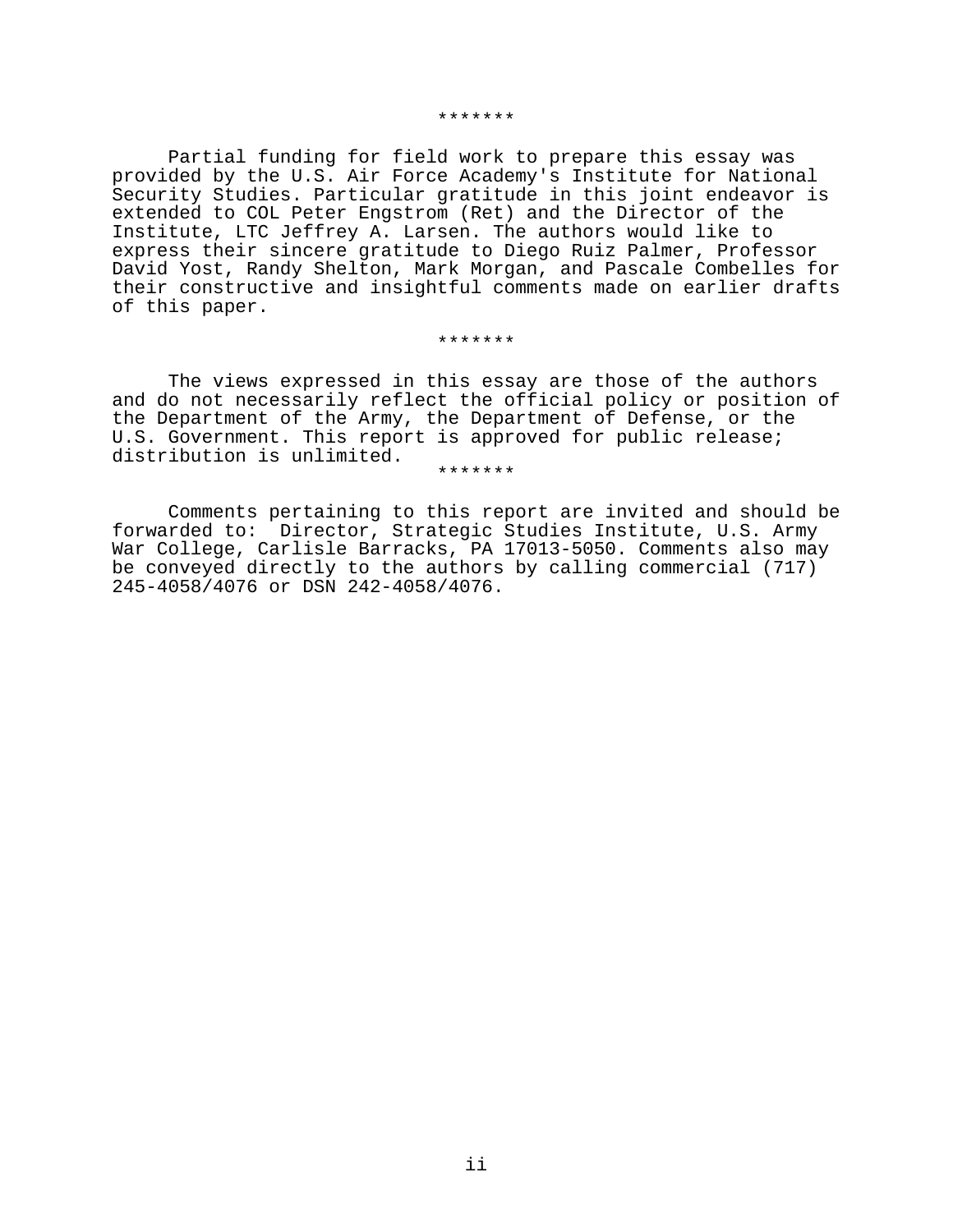#### **FOREWORD**

The U.S. defense community enjoys unusually close bilateral ties with its French service counterparts. Additionally, as we have seen in the former Yugoslavia and most recently in Rwanda, France is very active in peace and humanitarian operations, which will likely increase the probability for future U.S.-French bilateral military cooperation. However, at the national level, and particularly in NATO fora, French objectives and actions often leave U.S. and other European allies perplexed. Consequently, a better understanding of internal motives behind French foreign policy, particularly toward NATO, is clearly warranted.

The authors of this report explain how French policy toward NATO has changed since 1992. Importantly, they discuss how these changes have been effected. However, certain key elements of French external policy have not changed. In effect, therefore, the authors argue that while France may wish to cooperate with NATO, this does not imply that there will be a more cooperative French attitude toward the Alliance.

This report meets an identified study requirement as established in the Institute's Strategic Challenge During Changing Times: A Prioritized Research Program, 1994. This report was supported with funding from the U.S. Air Force Academy's Institute for National Security Studies, for which the Strategic Studies Institute is grateful.

The Strategic Studies Institute is pleased to offer this report as a contribution toward an improved understanding of French external policy.

> JOHN W. MOUNTCASTLE Colonel, U.S. Army Director, Strategic Studies Institute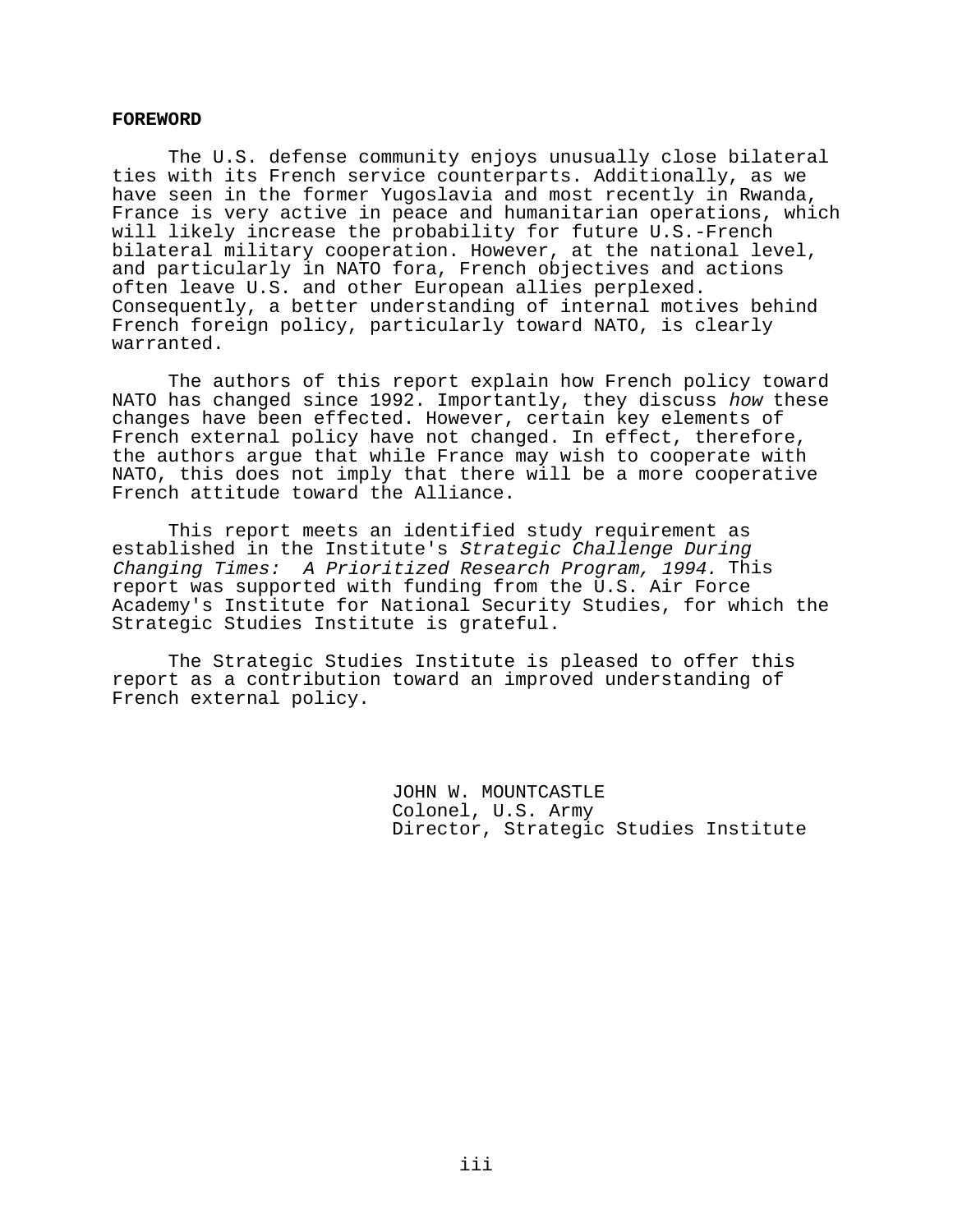## **BIOGRAPHICAL SKETCHES OF THE AUTHORS**

WILLIAM T. JOHNSEN has been a Strategic Research Analyst at the Strategic Studies Institute since 1991 and was appointed to the Elihu Root Chair of Military Studies in 1994. Commissioned in the Infantry, LTC Johnsen has served in a variety of troop leading, command and staff assignments in the 25th Infantry Division and 7th Infantry Division (Light). He has also served as Assistant Professor of History at the U.S. Military Academy, and as an Arms Control Analyst in the Supreme Headquarters Allied Powers Europe (SHAPE). LTC Johnsen holds a B.S. degree from the U. S. Military Academy, an M.A. and Ph.D. in history from Duke University, and is a graduate of the U.S. Army War College.

THOMAS-DURELL YOUNG has held the Henry L. Stimson Chair of Military Studies at the Strategic Studies Institute of the U.S. Army War College since 1992. From 1988 to 1992, he was a National Security Affairs Analyst at the Institute. Prior to this appointment, he was a country risk analyst for BERI, S.A., a Swiss-based consulting firm. Dr. Young received his Ph.D. from the Graduate Institute of International Studies, University of Geneva, Switzerland and is a 1990 graduate of the U.S. Army War College. He has published extensively on U.S. alliance issues with particular emphasis on Western Europe and the Southwest Pacific.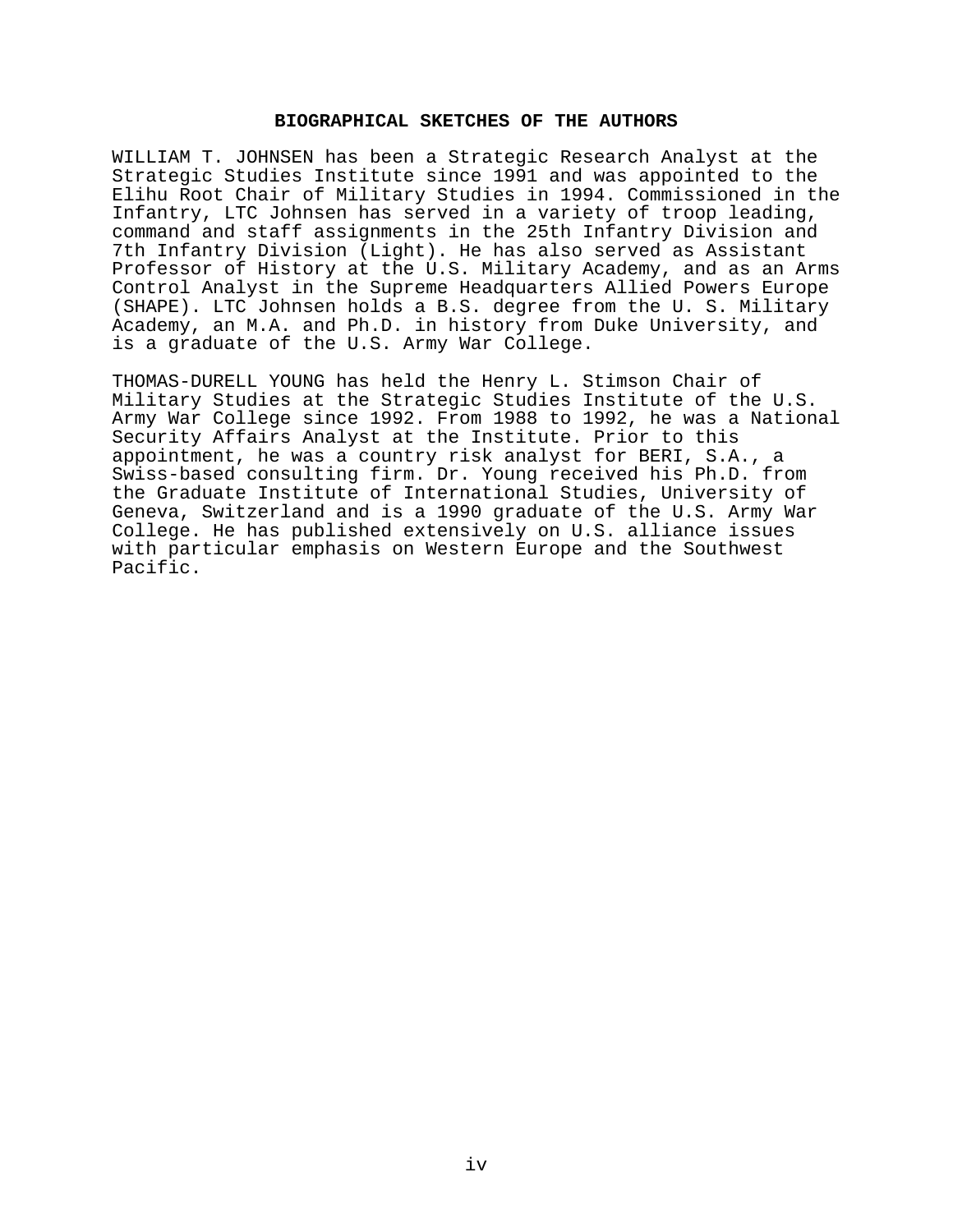## **FRENCH POLICY TOWARD NATO: ENHANCED SELECTIVITY, VICE RAPPROCHEMENT**

## **Introduction**.

French policy toward NATO has consistently challenged U.S. policymakers. On the one hand, bilateral security and defense cooperation between Washington and Paris has long been cordial, if not intimate. Moreover, relations between the respective armed services of these two countries have also been close and mutually  $support$  common national objectives.<sup>1</sup> However, this degree of cooperation has not extended into the multilateral fora of NATO. Paris has long suspected U.S. motives in the Alliance and harbored perceptions of inadequate political control over NATO's military structures.<sup>2</sup> This distrust has resulted in obstructionist, if not counterproductive, French policies toward the Alliance. It is little wonder, therefore, that this seemingly irrational and schizophrenic approach toward an organization which has provided the very bases for French national security has confused U.S. officials.

Yet, in its own Gallic and peculiar way, French policy toward NATO was logical. It was logique because President Charles de Gaulle, the architect of French security policy in the 5th Republic, felt that NATO-defined missions would not be as effective in ensuring civilian control over the military as those which were nationally defined. Thus, de Gaulle's decision to withdraw from NATO's integrated military structure served as the basis for Gaullist defense policy, which continues to influence strongly French strategy:<sup>3</sup>

• Firm civilian control over the military, both within France and NATO,

• An independent strategic nuclear deterrent,

• Substrategic and conventional forces for deterrence and defense in Central Europe and the Mediterranean,

• Intervention forces for out-of-area operations,

• A sophisticated and technically advanced industrial base to ensure a high degree of independence in nuclear and conventional force requirements.

During the cold war, Gaullist security and defense policy offered France the luxury of pursuing a defense policy which supported specific French national interests, while Washington stationed forces in Germany and kept the Soviet Union out of Western Europe. Under these circumstances, France maintained an independent distance from NATO, garrisoned forces in Germany, developed national nuclear forces, and deployed military forces throughout the world in support of French and Western interests.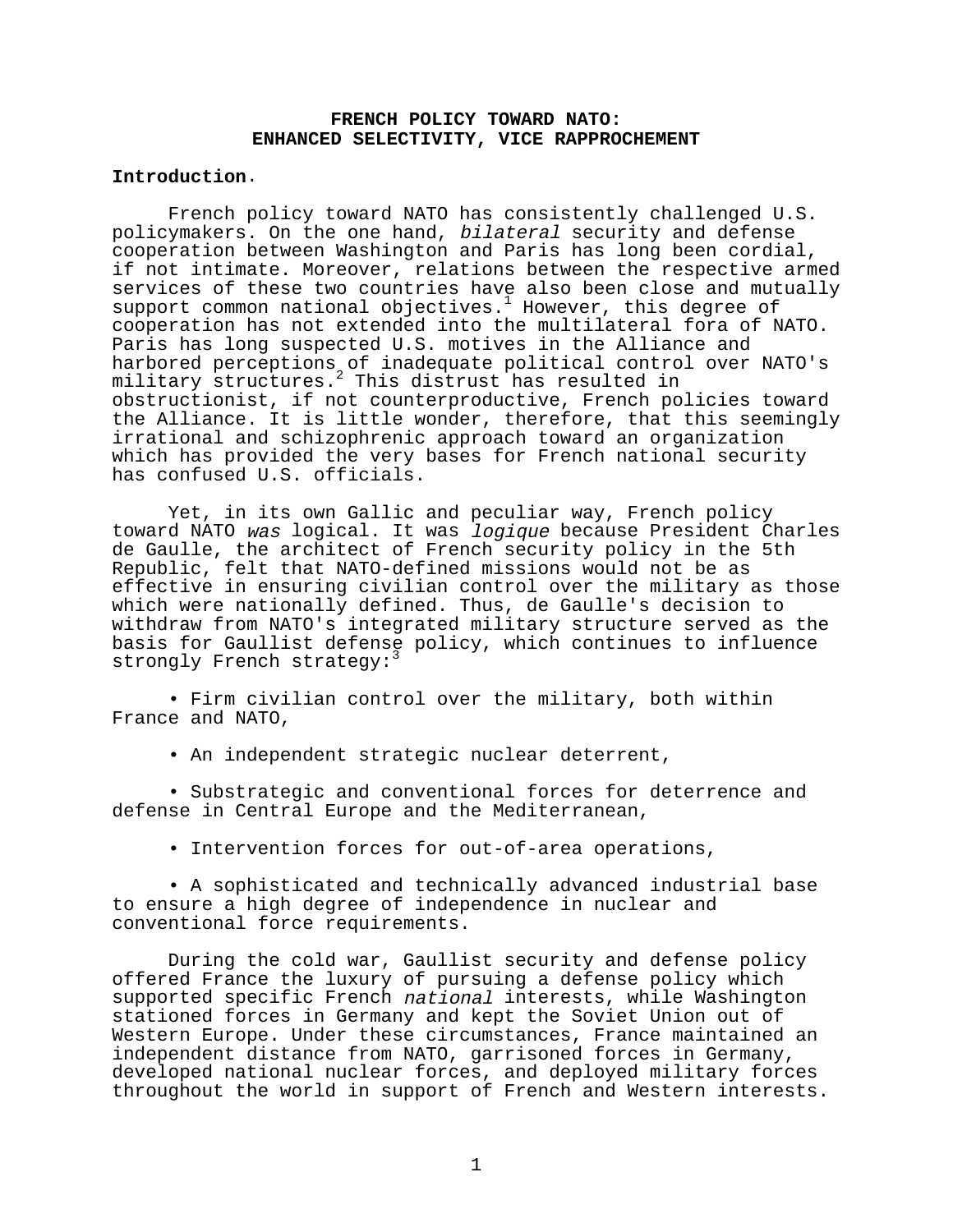Paris, in short, had all of the political advantages of an aspiring world power, without having to pay the full political cost associated with NATO membership.4

Regrettably for France, this has all changed as recent events have destroyed the comfortable assumptions which underwrote Gaullist strategy. Pierre Lellouche writes,

The French too are awakening, reluctantly to a messy Europe, where most of the basic foreign policy and defense guidelines laid out by General Charles de Gaulle 35 years ago are simply no longer relevant.<sup>5</sup>

Moreover, recent circumstances have unleashed a series of events which have challenged cherished French political objectives in Europe. German unification ended the long held claim of French leadership in the close Franco-German relaționship.<sup>6</sup> The French vision for a deeper European Union (EU)<sup>7</sup> has effectively been placed on hold while the EU is widened with the inclusion of Norway, Finland, Sweden and Austria, and, perhaps by the end of the decade, some of the Visegrad states of Central Europe.8 Finally, the continuing conflict in the former-Yugoslavia, and Western Europe's seeming inability to halt hostilities there, let alone effect a long-term peace, have made French officials realize that their approach to dealing with both the United States and NATO needs to be revised.

While these circumstances may be widely known within the U.S. policy-making community, the effects of these new conditions on French policy toward NATO may be less well understood. The key question about French policy remains whether this reassessment of NATO is in fact a change in policy, or attitude, or a combination of both. This paper will argue that altered regional security conditions have forced French President François Mitterrand to change aspects of French policy toward NATO. However, lingering atavistic attitudes within certain elements of the French bureaucracy may complicate the implementation and longevity of these new policies. Indeed, one needs to recognize that notwithstanding France's newly found interest in participating in NATO consultative fora, structures, programs, and activities, some French attitudes will not necessarily be all that different, or less difficult for Alliance and U.S. officials to confront.

Consequently, it is quite likely that American perceptions of recalcitrant French attitudes toward NATO will continue to impede closer ties. Yet, as recent events have demonstrated, French policy toward NATO is capable of dramatic change (notwithstanding French statements to the contrary) when French national interests so require. Thus, an appreciation of the subtle differences in policy and attitude will better elucidate actual changes in the content of French policy, and will indicate how policy will, or will not, be implemented.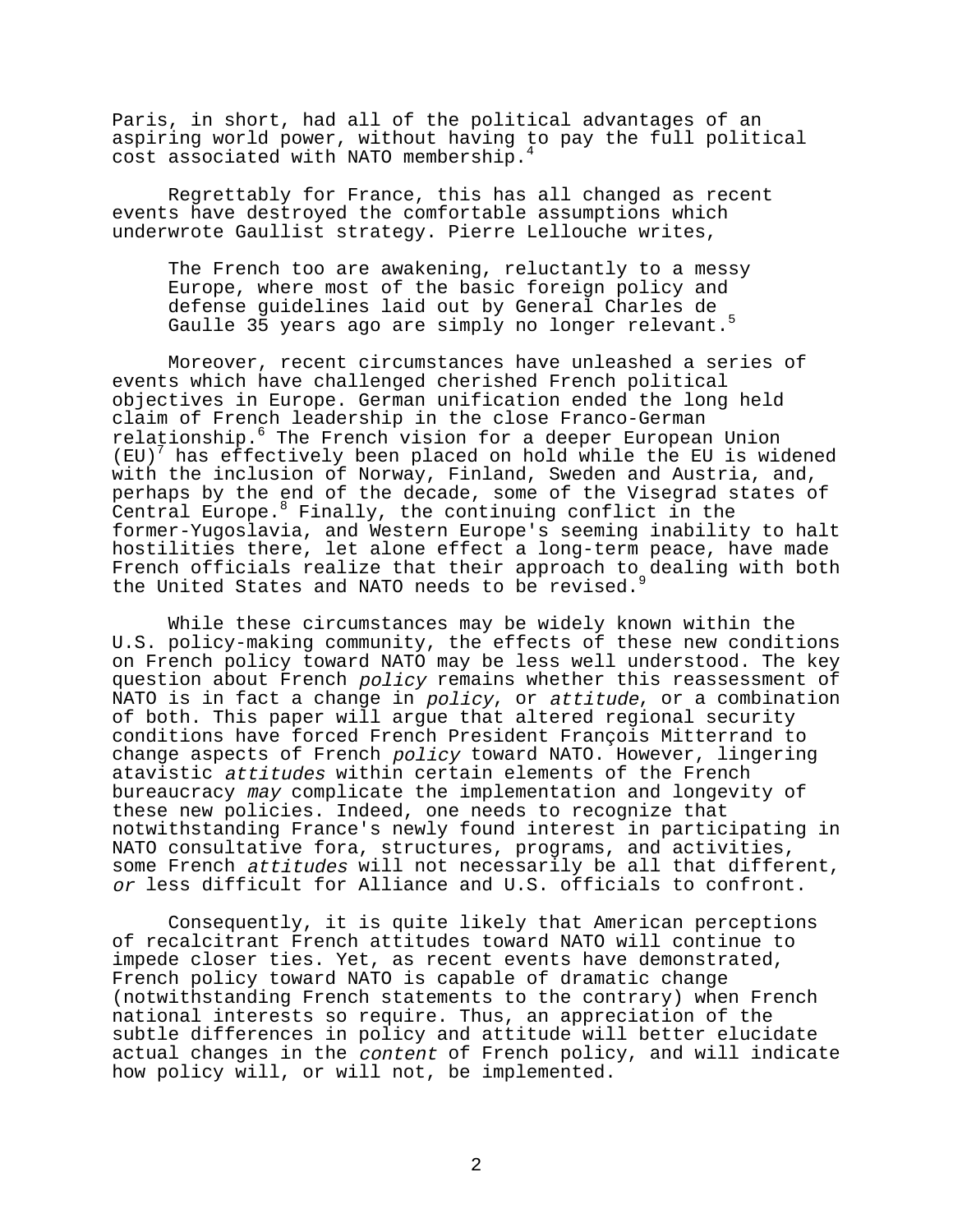#### **Who's Who in Paris**.

Before examining the details of how and why French policy toward NATO has changed, it may be instructive to describe the various elements of the security policy-making community in Paris and explain their complex interactions. For example, even those relatively familiar with Paris may not fully comprehend how strong an influence domestic politics exert over French policy toward NATO. Also, because of the past content and rhetoric of French security policy, many may not be aware that the United States and NATO enjoy strong support within portions of the French bureaucracy. Unfortunately, these individuals and bureaucracies are not at the pinnacle of the French decision-making structure.

"Palais de l'Elysée" (Presidential Palace). Under the practices of the 5th Republic, the President of the Republic enjoys a domaine réservé (reserved domain) over defense and security policy. As David S. Yost, a leading expert on French security, has argued, however, President Mitterrand has taken a selective interest in defense issues (e.g., emphasizing European and nuclear issues) and has largely left the administration of the French armed forces to the Prime Minister and the Minister of Defense.<sup>10</sup> The key result of this condition is that unless the President makes a conscious effort to change security policy, inertia prevails. Concerning NATO, Mitterrand's Gaullist political foes have long painted him as an opponent of the widely popular principles of de Gaulle's defense and security policy. Thus, Mitterrand's opposition to rapprochement with NATO (i.e., rejoining the military integrated command structure)<sup>11</sup> may be due more to a desire not to leave the legacy of having betrayed the basic tenets of Gaullist security policy.<sup>12</sup>

"Quai d'Orsay" (Foreign Office). As befits any foreign ministry, the Quai attempts to dominate foreign and security policy. Thus, whenever the President and his advisors are not actively engaged in effecting or overseeing a change in policy, the Quai reigns supreme in the implementation of foreign and security policy. Moreover, the Quai is extremely influencial in government and society: it is staffed by graduates of the Grandes Ecoles. Perhaps more critical for dominating the security and defense bureaucracy, the *Quai* is the agency charged with receiving and distributing (or not distributing as the case may be) official communications received from outside of France.

Special internal political considerations also contribute to the Quai's bureaucratic preeminence of security policy. De Gaulle perceived that NATO's integrated command structure lacked sufficient political oversight. Intent on maintaining tight civilian control over the military, de Gaulle and his successors have relied on the *Quai* to ensure close scrutiny. Consequently, the Quai traditionally has fought vociferously against French participation in the Alliance's military structures.<sup>13</sup> To put it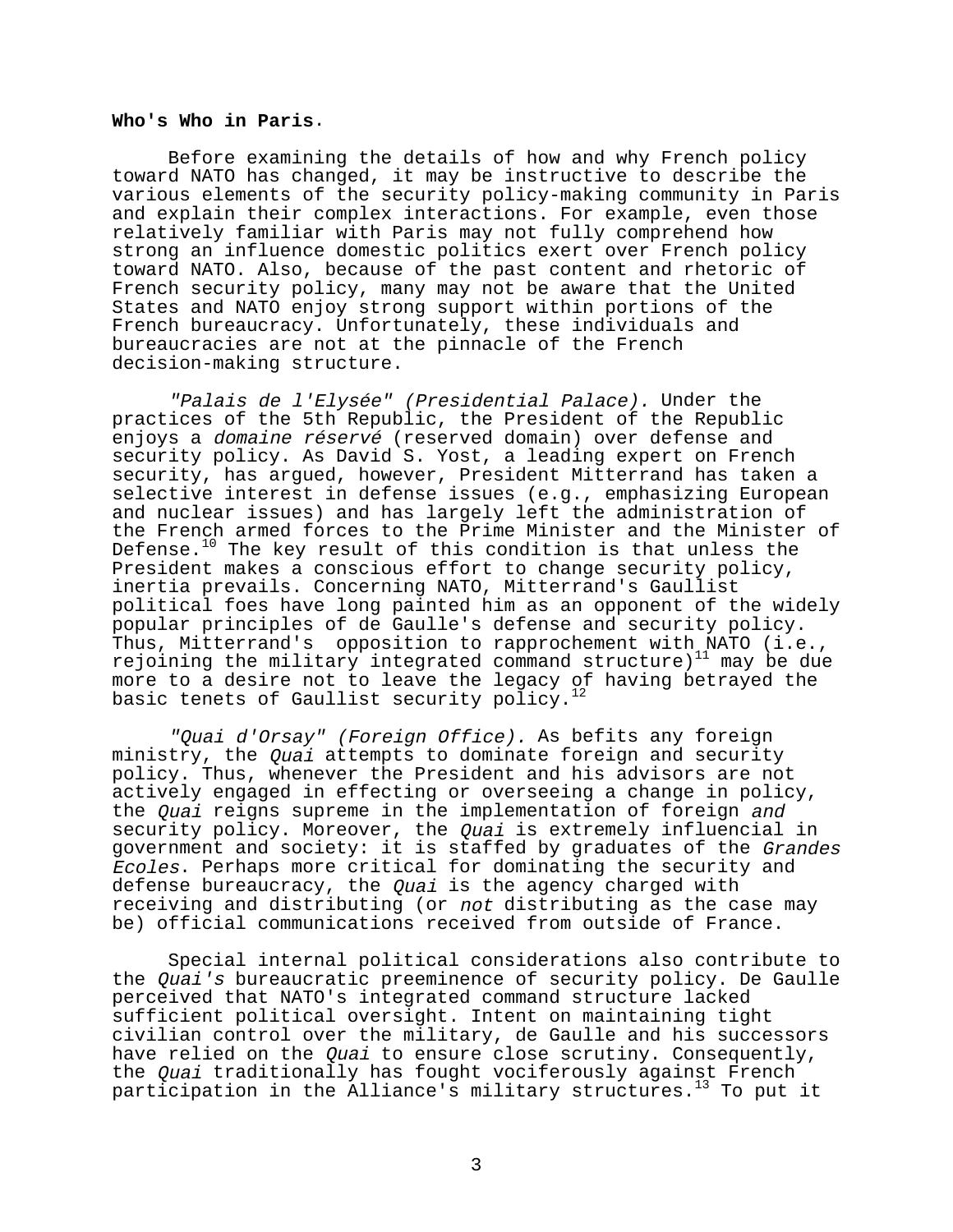diplomatically, the  $Quai$  is anti-NATO; and all too often makes its "concern" known at every possible moment, ad infinitum, ad nauseam.

"Hôtel de Brienne" (Ministry of Defense). As a consequence of the Gaullist objective of ensuring civil control over the military, the Hôtel de Brienne has long exerted little influence in the formulation of national strategy and security policy. As a result, it historically has operated at a disadvantage in the interagency policy formulation process. A cadre of experts located in the *Quai* in the area of politico-military and security affairs has compounded this disability. Thus, despite the fact that many military and civilian officials have long wished for closer ties to NATO, the relative weakness of Hôtel de Brienne has precluded such an eventuality.

This situation has recently changed. In 1992 the Minister of Defense, Pierre Joxe, reorganized and strengthened the Délégation aux Etudes Générales with top flight civilian and military security analysts and renamed it Délégation aux Affaires Stratégiques (DAS). This reorganization better prepared him when he and his ministry sallied forth into the interagency policy-formulation process.14 Moreover, the elevation of Admiral Jacques Lanxade to Chief of Staff of the Armed Forces (see below), as well as the French experience in the Gulf War and the deployment of sizeable numbers of French forces to the former-Yugoslavia, has increased dramatically the influence of the Ministry in the interagency formulation of national strategy and security policy. In short, many in the French government, and particularly within the security policy apparatus, recognize that the new European security environment requires input from the Hôtel de Brienne in the policy-making process.

Hôtel Matignon (Office of the Prime Minister). Given the President of the Republic's domaine réservé in defense and security policy, the Prime Minister traditionally has wielded little power in these areas. However, the return to power by the conservatives (Rassemblement pour la Répubique--RPR, headed by Jacques Chirac and the *Union pour la Démocratie Française--UDF,*<br>led by former-president Valéry Giscard d'Estaing) has created a second instance of divided government (cohabitation) during the 5th Republic. Because of the previous tumultuous experience with cohabitation when Jacques Chirac (President Mitterrand's arch political enemy) was Prime Minister from 1986 to 1988, <sup>15</sup> Mitterrand has gone out of his way to ensure a solid working relationship with the current Prime Minister Edouard Balladur.<sup>16</sup>

Evidence of the extent to which Mitterrand will go in ensuring the success of this working relationship with Balladur can be found in the release of the Livre Blanc sur la Défense (Defense White Paper)--the first such document published since  $1972.<sup>17</sup>$  The French lead in attempting to end the Yugoslav civil war and the presence of large numbers of French troops there has also necessitated Balladur's support and input into the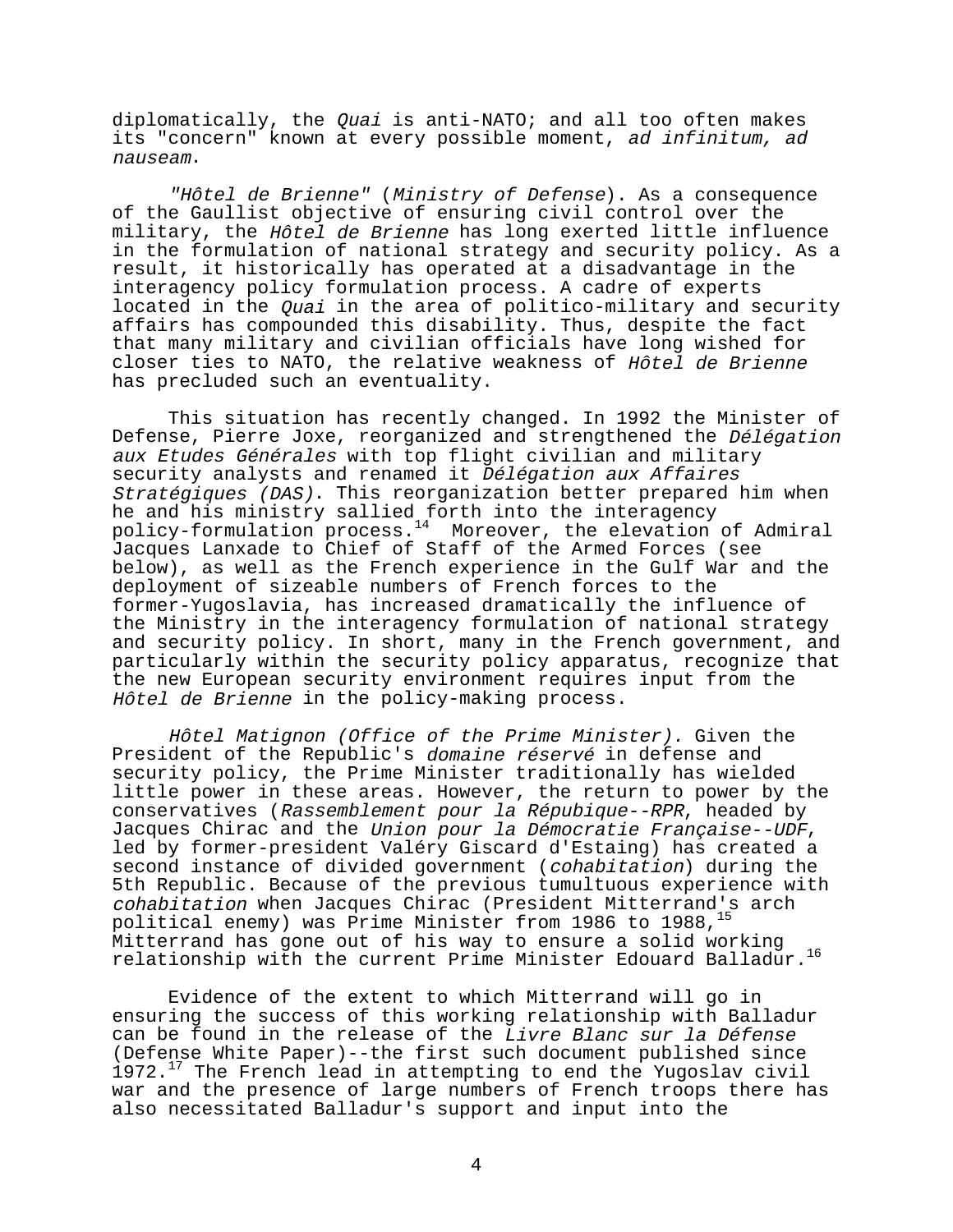policy-making process.<sup>18</sup> This cooperative atmosphere (which, not insignificantly, undermines Chirac's chances in the April 1995 presidential elections) has produced a unique situation where the Prime Minister has regularly been brought into the policy-making circle. Despite his early claim that he would not challenge Mitterrand's domaine réservé, Balladur has used this opportunity to encroach on the President's security prerogatives and "to gather the strategic community around the prime minister...." in preparation for his own run for the presidency in 1995.<sup>19</sup> As result of the Matignon's new influence, domaine réservé is now sometimes referred to as *domaine partagé* (shared domain).<sup>2</sup>

Secretariat General de la Défense Nationale--SGDN (General Secretariat of National Defense). Organizationally under Matignon and the Prime Minister, the SGDN is not a decision-making body, but rather a coordinating agency whose principal activities include organizing national intelligence efforts and developing net assessments. SGDN is also the principal coordinating agency for crisis management. Since the establishment of the DAS in the MoD, the SGDN has lost some influence, particularly in developing net assessments.

Assemblée nationale and le Sénat (National Assembly and the Senate). Outside of providing budgetary input along with the government and bureaucracy in the development of the important loi de programmation militaire (long-term defense program law), these legislative bodies have little influence in national strategy and security policy. The Parliament in France, unlike the U.S. Congress, does not have extensive organizational support (e.g., Congressional Research Service, Congressional Budget Office) or resources for it to have a significant impact on the formulation of defense and security policy. Notwithstanding the activities of their respective legislative committees (whose reports tend not to influence directly policymaking, but which receive considerable press), given the power of the Elysée in defense and security policy, these bodies effectively are unimportant in the formulation of national defense and security policy.

C'est la politique interne. When attempting to decipher French policy and attitudes toward NATO, one should never forget that its basis is largely founded on domestic, vice external political rationales.<sup>21</sup> Notwithstanding the appearance of a large security policy-making community in the French government, key decisions on policy issues are made by the President, in close collaboration with the Quai. And, given the continued high esteem in which the French public continues to hold General de Gaulle, successive Presidents have been loath to veer far from the tenets of Gaullist defense and security policy. $22$  Thus, for Mitterrand and Balladur not to adhere publicly to Gaullist security and defense principles would end one of the very few areas where at least a semblance of common ground exists in domestic French politics. But, this public approach has not eliminated their basic policy differences, and has occasionally led to conflicting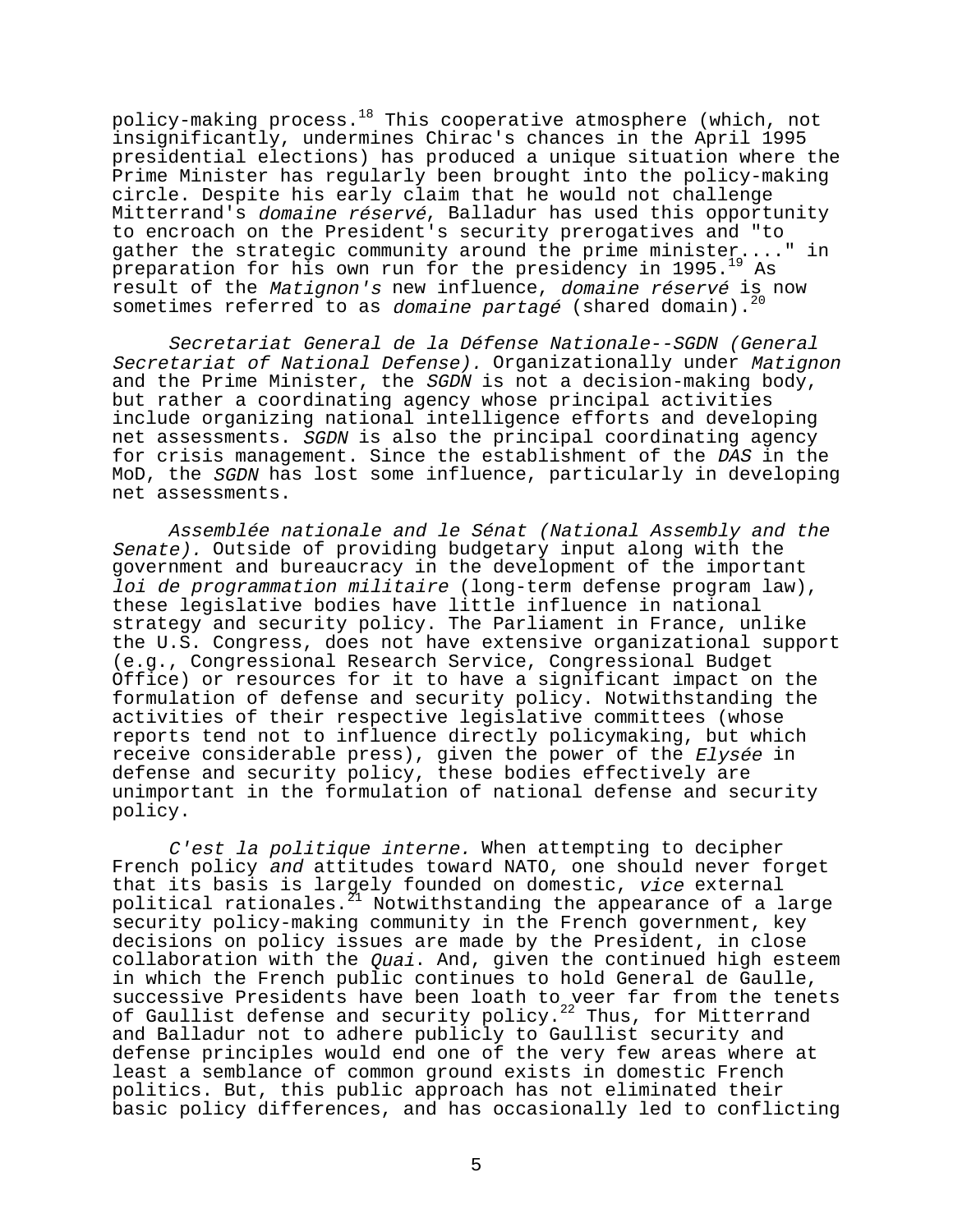signals from the French government.

Strains also exist within the policy-making bureaucracies. For example, under the 5th Republic, differences have always endured between the Elysée and the Matignon over the respective roles of the President and the Prime Minister in the formulation and conduct of security policy. This has been true even when the same political parties have occupied both offices, but it has been exacerbated during periods of cohabitation.<sup>23</sup>

Other domestic political issues continue to shape French policy toward NATO. Most obvious are the differences between the Socialists and their opponents on the Right (e.g., the RPR and the UDF). Equally important is the jockeying for position for the upcoming presidential election within the Right (Giscard [UDF] and Chirac [RPR]), as well as within the RPR (Chirac and Balladur). The result of all these competing and conflicting interactions is that they confuse French policymaking, and thus, confound observers of French security policy.

#### **Changes in French NATO Policy**.

The year 1991 was a difficult one for French officials. According to David S. Yost, the Gulf War had a chilling effect upon many of the military and political assumptions undergirding French strategy and security policy.<sup>24</sup> The French experience during the Gulf crisis explains largely why one saw the emergence of a dual, if not contradictory, French approach to NATO. First, clinging to the old axiom that the maintenance of bilateral security ties with the United States should be dealt with separately from NATO issues, some French officials-- particularly then-Foreign Minister Roland Dumas--argued that the United States, the sole remaining superpower, needed to be balanced by an independent and more deeply integrated European Community. Hence, France opposed efforts at transforming NATO from a purely collective defense organization to a body that could participate in collective security missions under Article IV of the NATO Treaty.<sup>26</sup> Instead, the French government favored a stronger and revitalized European Union (vice Community) which eventually would undertake collective security responsibilities.<sup>27</sup>

These efforts failed. Ironically, during this same period President Mitterrand and Minister of Defense Pierre Joxe begin quietly reassessing and changing French policy. First, nine months after NATO started reassessing its strategy, Joxe surprised many analysts by announcing that France would participate in the Alliance's ongoing strategy review.<sup>28</sup> Given that the divisive debates that led up to the Alliance's adoption of the strategy of Flexible Response in 1966 contributed significantly to de Gaulle's decision to leave NATO, this move had both substantive, as well as symbolic meaning. France's subsequent endorsement of the Alliance's New Strategic Concept at the November 1991 Rome Summit further underscored the shift in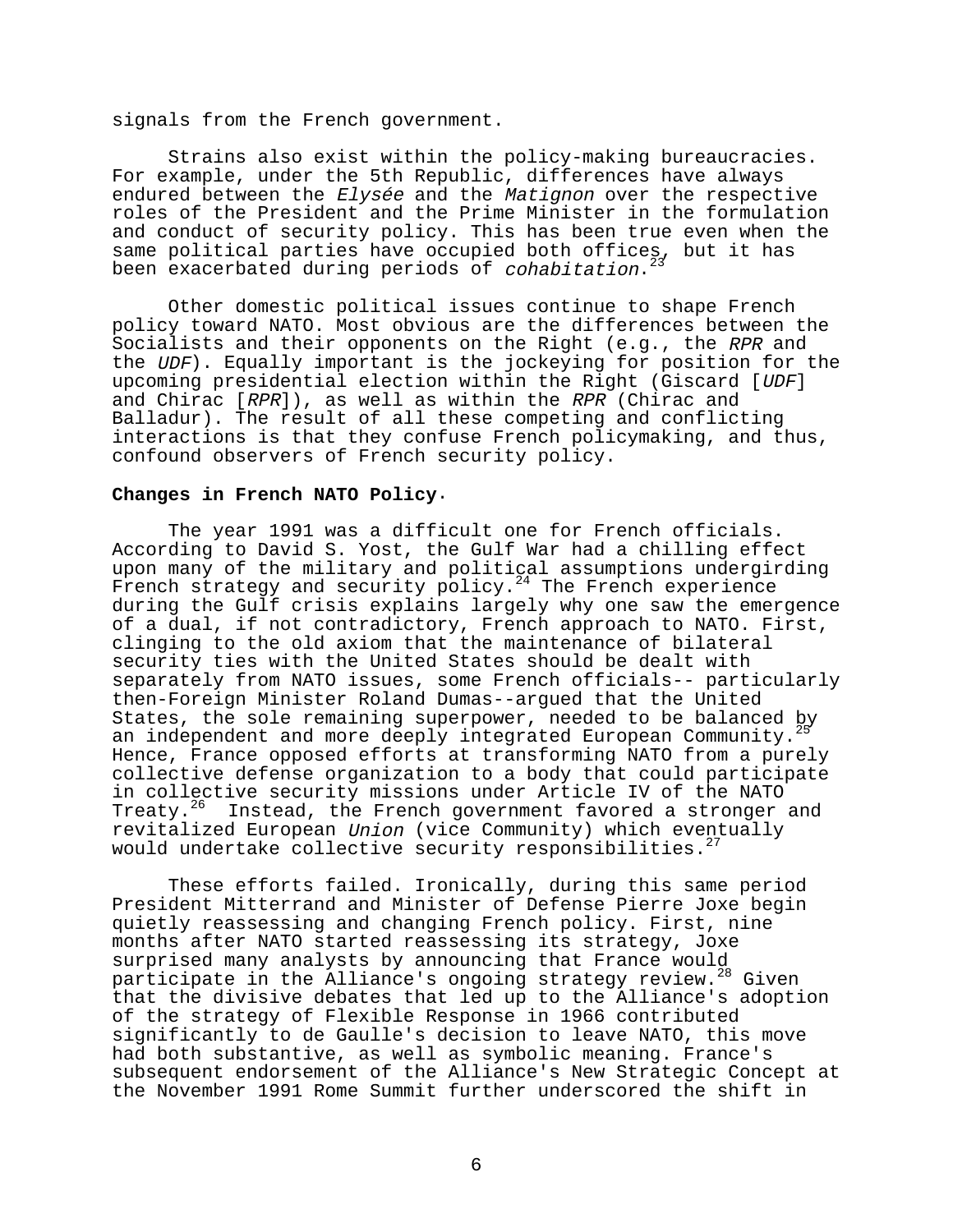French policy. At the same time, however, Paris continued to oppose French participation in the Defense Planning Committee (much to Joxe's disappointment),29 and remains suspicious of the lack of sufficient political control over the SACEUR.

Notwithstanding the importance of these developments, the most significant step in France's policy evolution was the French decision at the Oslo NATO foreign ministers meeting, in June 1992, to underwrite NATO participation in Article IV missions (i.e., peacekeeping), under the political auspices of the United Nations and the Conference on Security and Cooperation in Europe.30 Equally important, the French are participating under NATO aegis in missions such as OPERATION DENY FLIGHT and SHARP GUARD. $31$ 

These decisions have had three key effects. First, by agreeing to these new missions for the Alliance, France retreated from its long-held view that NATO should not be employed for missions other than the collective defense of its members. Second, the Chief of the French Military Mission to the Military Committee has participated in the Military Committee since April  $1993<sup>33</sup>$  concerning discussions dealing with "peacekeeping," however broadly defined.<sup>34</sup> Third, the recent Livre Blanc leaves the door open for the Minister of Defense and Chief of Staff of the Armed Forces to participate in the North Atlantic Council and the Military Committee, on a case by case basis, as decided by the President and Prime Minister.<sup>35</sup>

The reasons for these changes in French policy are several. The French have recognized that the dramatic changes in the European security environment have made NATO more important, not less so as they originally perceived.<sup>36</sup> The experience with the Western European Union and the crisis in the former-Yugoslavia, for example, have reinforced the importance of NATO. This particularly may be the case in peace operations, which appears to be the most likely venue for the employment of French forces for the foreseeable future. Consequently, the French have insisted on increasing the power and importance of the Military Committee in Article IV missions, at the expense of Major NATO Commands. This has resulted in the Chief of the French Military Mission to the Military Committee attending as a participant, vice as an observer, for the first time since 1966 when France left the integrated command structure.

French participation in the Military Committee is certainly more politically palatable within France than allowing the Minister of Defense to attend Defense Planning Committee (DPC) meetings, because such a symbolic and substantive move would enhance the power and prestige of the Hôtel de Brienne at the expense of the *Quai*. Moreover, if the Minister of Defense attended such meetings, other DPC members might demand that France participate fully in the defense planning process, a policy the French evince little likelihood in changing.<sup>37</sup>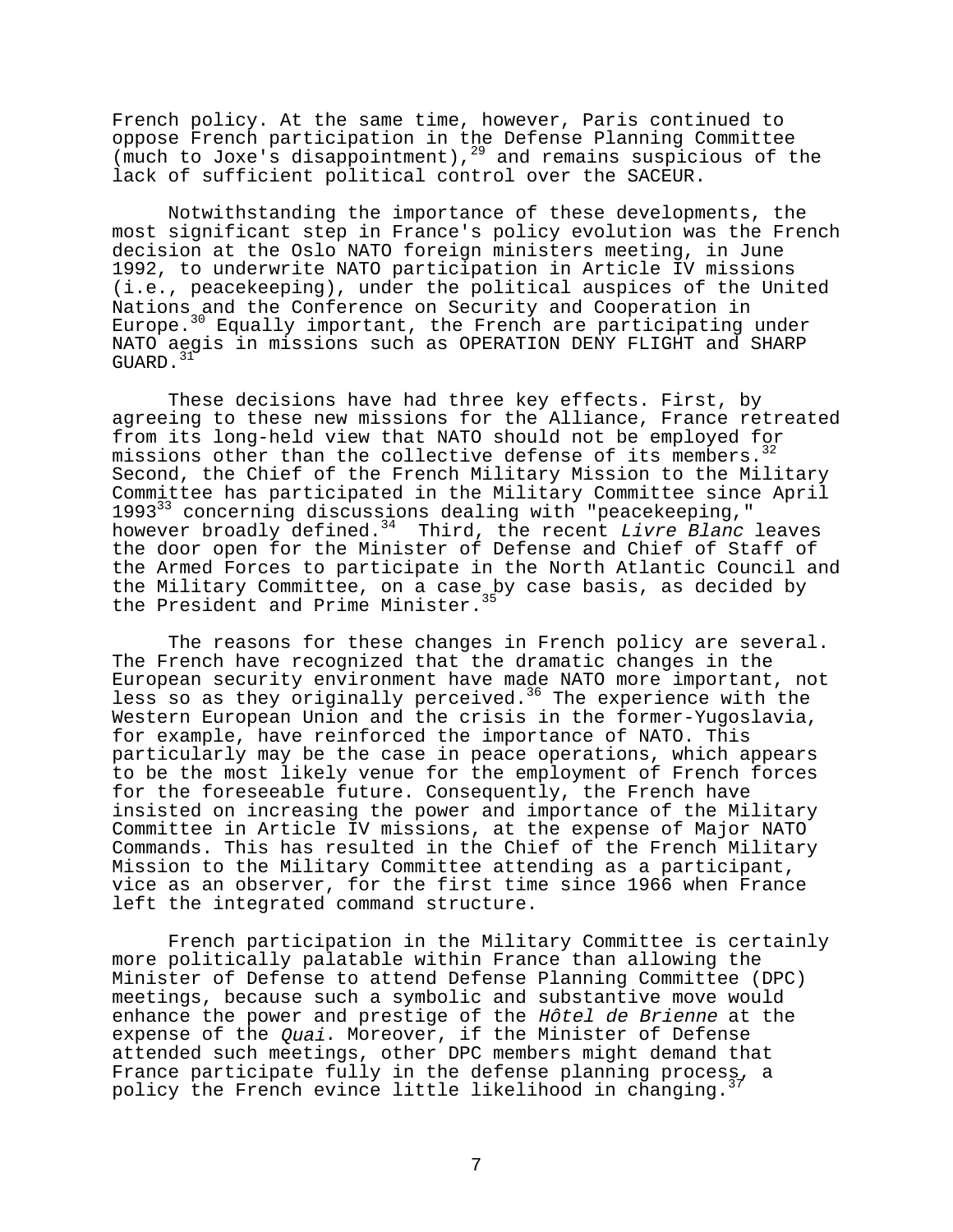Just as the French military have returned to high level defense discussions in NATO, so, too, the French military now participate in a standing multinational structure in peacetime. Granted, the French military have remained nonintegrated participants in NATO (i.e., the integrated air defense system), to include wartime agreements to allow cooperation between French forces and NATO military commands (e.g., agreements with SACEUR and CINCENT) since 1967.<sup>38</sup> But, new initiatives indicate the extent of change in French policy.

The first example concerns command and control of the EUROCORPS. The EUROCORPS was a joint initiative of President Mitterrand and German Federal Chancellor Helmut Kohl that emerged from the Franco-German Summit at La Rochelle in fall 1991.<sup>39</sup> As proposed, the EUROCORPS would be based on the existing Franco-German brigade and provide the foundation for a European Defense and Security Identity. Although the Bush administration and others in the Alliance strenuously opposed the initiative as another French assault on NATO,  $40$  the Germans touted the EUROCORPS as a means of easing French participation in Alliance military structures.<sup>41</sup> The German view appeared vindicated when, according to press reports, on January 21, 1993, an agreement signed by the Chief of Staff of the Bundeswehr, General Klaus Naumann; then-SACEUR, General John Shalikashvili; and Admiral Lanxade placed the EUROCORPS under the operational command (vice  $control)$  of the SACEUR for the conduct of NATO missions.<sup>42</sup> Thus, not only are French forces assigned to the EUROCORPS anchored within a multinational structure, but French forces could fall under the command of the SACEUR for wartime operations should nations so decide, with all the peacetime implications this implies.<sup>43</sup>

The issues of NATO command and control and French forces in Article IV missions continued their evolution when, at the January 1994 NATO Summit, France agreed to U.S. initiatives for Partnership for Peace (PfP) and Combined/Joint Task Force  $(C/JTF)$ .<sup>44</sup> While Paris agreed, in principle, to both concepts, implementation of the initiatives has not been without expressions of French reluctance. For example, within PfP, Paris insisted that the Planning Coordination Cell (the nerve center of PfP) could not be under control of SACEUR at SHAPE, but only located at "Mons" and answerable to the North Atlantic Council in Brussels. Additionally, Paris manifested its long-held suspicions of the SACEUR during discussions concerning the development of the terms of reference for  $C/JTF.$ <sup>45</sup> While perhaps not precisely what U.S. and other Alliance countries would have preferred, the mere fact that Paris did not veto these concepts marks a significant change in French policy.<sup>46</sup>

A final notable change in French policy toward NATO has been in the area of nonproliferation of weapons of mass destruction. In recognition of the importance of this issue and the absolute need for the coordination of Western efforts in this regard, the French have agreed to participate in the Alliance's political and

8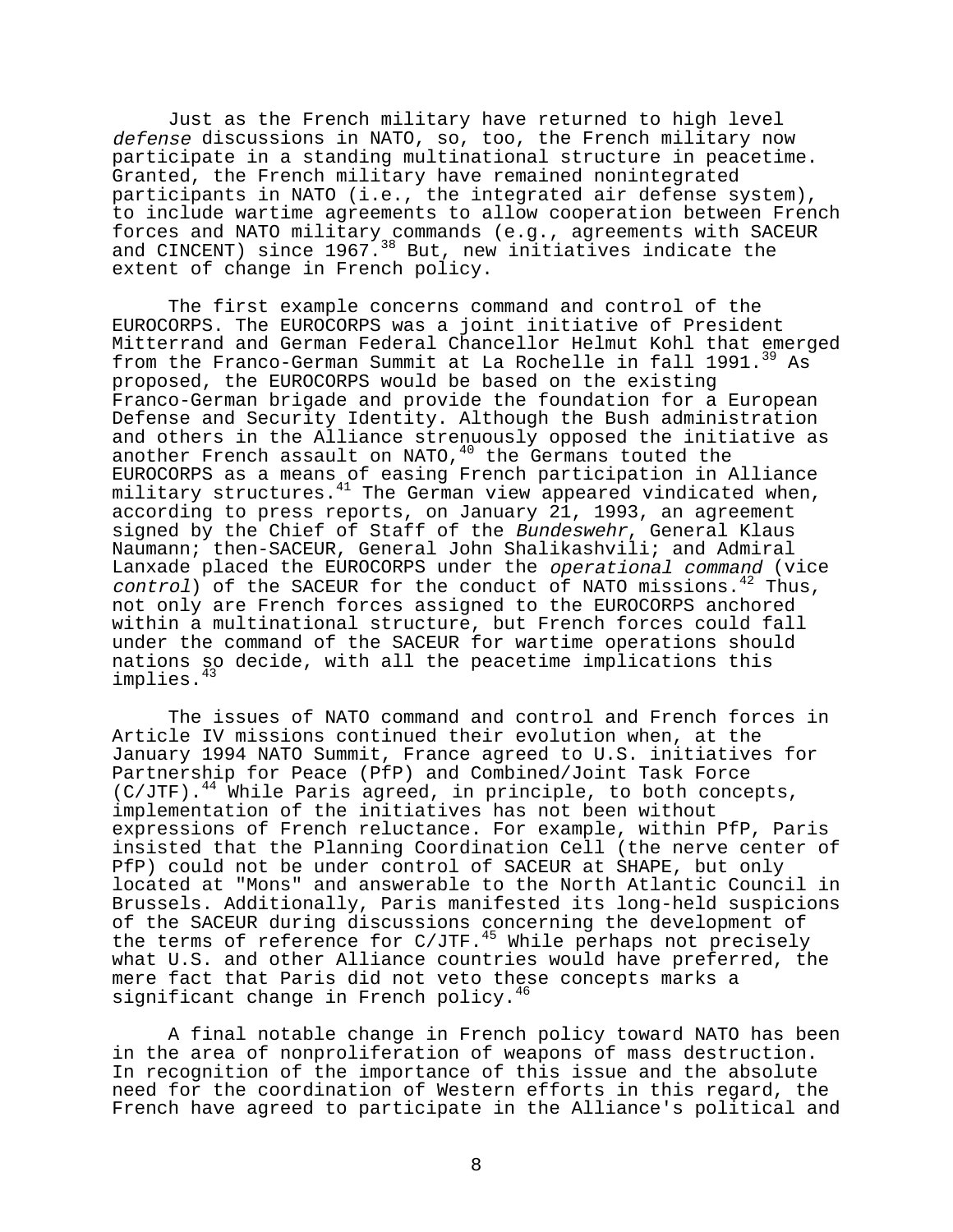defense committees dealing with nonprolif- eration.<sup>47</sup> Within the defense committee, France not only participates in the Senior Defence Group on Proliferation, but cochairs the group with the United States.<sup>48</sup> Paris's participation in this group is one of the first times France has joined in a defense committee since 1966. Clearly, the potential magnitude of the proliferation problem and overriding need to coordinate efforts with its allies has prompted this important, if quiet, change in French policy.

## **The Implementation of French NATO Policy**.

If it is important to know how French policy toward NATO has changed, it is equally important to understand the manner in which this change in policy has been effected. For without this understanding, policymakers may not appreciate the basis for perceived French perfidy or problems that remain to be encountered. Additionally, understanding the process of change may also provide key indicators of the probability of further change, as well as the continuity of what has been achieved.

At the outset, one must recognize that discerning change in French policy toward NATO is stymied in two different ways. First, it seems that whenever senior French officials from Matignon or Hôtel de Brienne enunciate an apparent change in French policy, these declarations are almost inevitably followed by denials from the *Elysée* or the *Quai*.<sup>49</sup> Second, in view of past French policy and attitudes toward the Alliance, some observers and officials find it difficult to accept that Paris has changed its NATO policy. This has been the case not only in an historical sense, i.e., during the cold war; but was reinforced by French rhetoric and actions during 1989-92 as the Alliance developed its new strategy and significantly reduced force structures.

The choice of Admiral Jacques Lanxade as the primary agent of change has been one of the more remarkable aspects of France's policy toward NATO. The reasons that Mitterrand chose a military official for this task, as opposed to the foreign minister or professional diplomat, are two-fold. First, as the President's Chief of Military Staff in the Elysée during the Gulf War, Lanxade was well placed to coordinate France's involvement in DESERT SHIELD/STORM, especially in sensitive political discussions with French allies, and particularly with the United States. Following the end of hostilities in April 1991, Admiral Lanxade became Chief of Staff of the Armed Forces. Because he enjoys Mitterrand's confidence, he has been able to restructure the French Armed Forces, paying particular attention to joint and combined operations. This reorganization and emphasis on joint issues, in turn, supports Mitterrand's new policy of enhanced selectivity with NATO.

Second, as underscored earlier, internal French politics helped drive Lanxade's selection for this task. Since the introduction of cohabitation, the issue of NATO has taken on an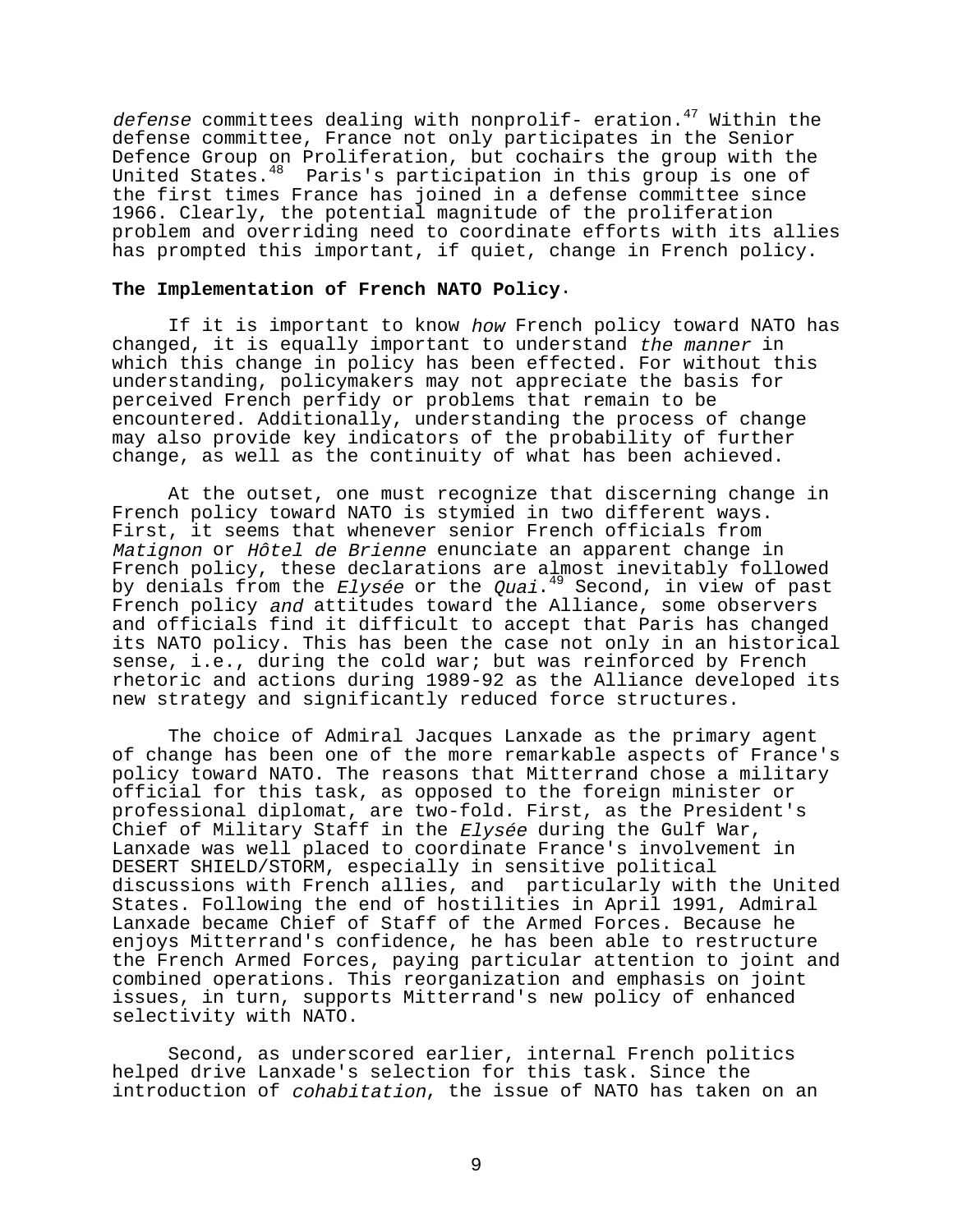interesting partisan flavor, beyond its normal levels. French presidential elections will be held in April 1995 and many currently assume that the race for the presidency is between Jacques Chirac (the leader of the RPR and mayor of Paris) and RPR Prime Minister Balladur (a previous Chirac supporter). Within this unusual intra-political party struggle, Foreign Minister Alain Juppé supports Chirac, while Minister of Defense François Léotard supports Balladur.

As a result of this partisan political morass, Lanxade is the one individual capable of operating above partisan politics while still maintaining close relations with all the major political actors, particularly President Mitterrand. Indeed, French officials readily--albeit privately--acknowledge that Lanxade is probably the most influential and powerful defense official in the area of policymaking and implementation in many years.<sup>50</sup>

#### **Quo Vadis France?**

As the preceding analysis indicates, French policy appears to have changed. But, as this essay also suggests, the depth of that change remains open to question: Do the issues described above constitute a fundamental change in policy or has policy remained relatively fixed while the French pursue new means to their long-established ends? Even if French policy has changed, have French attitudes in key elements of the policy bureaucracy altered sufficiently to effect this change, or will bureaucratic foot-dragging forestall full-scale implementation?

On balance, it should be clear that long-standing French policies toward the Alliance have changed. However, one must be aware that Mitterrand's reconsideration of France's relationship with NATO will not result in a return to status quo ante 1966, which would more accurately support the description that France had "returned" to the Alliance.<sup>51</sup> Indeed, French policymakers-even those who most strongly support NATO--continue to pronounce that France will not return to the Alliance's integrated military structure.<sup>52</sup> Nor do the developments constitute a *rapprochement,*<br>as described by one French newspaper.<sup>53</sup> Simply put, apparently irreconcilable differences (e.g., independent French nuclear deterrent and strategy, and the French phobia about political oversight of NATO military authorities) remain between Paris and NATO. In this respect, therefore, a reconciliation does not a marriage remake.

While France is drawing closer to NATO, the Alliance should expect France to continue to pursue a policy of NATO à la carte.<br>Certainly, the menu of French choices appears to be expanding, but the Alliance should only expect the French to opt for the perquisites that support French national interests and defer selections that would add new--and costly-- responsibilities (e.g., contributions to infrastructure funding; adherence to NATO planning requirements; meeting NATO training and readiness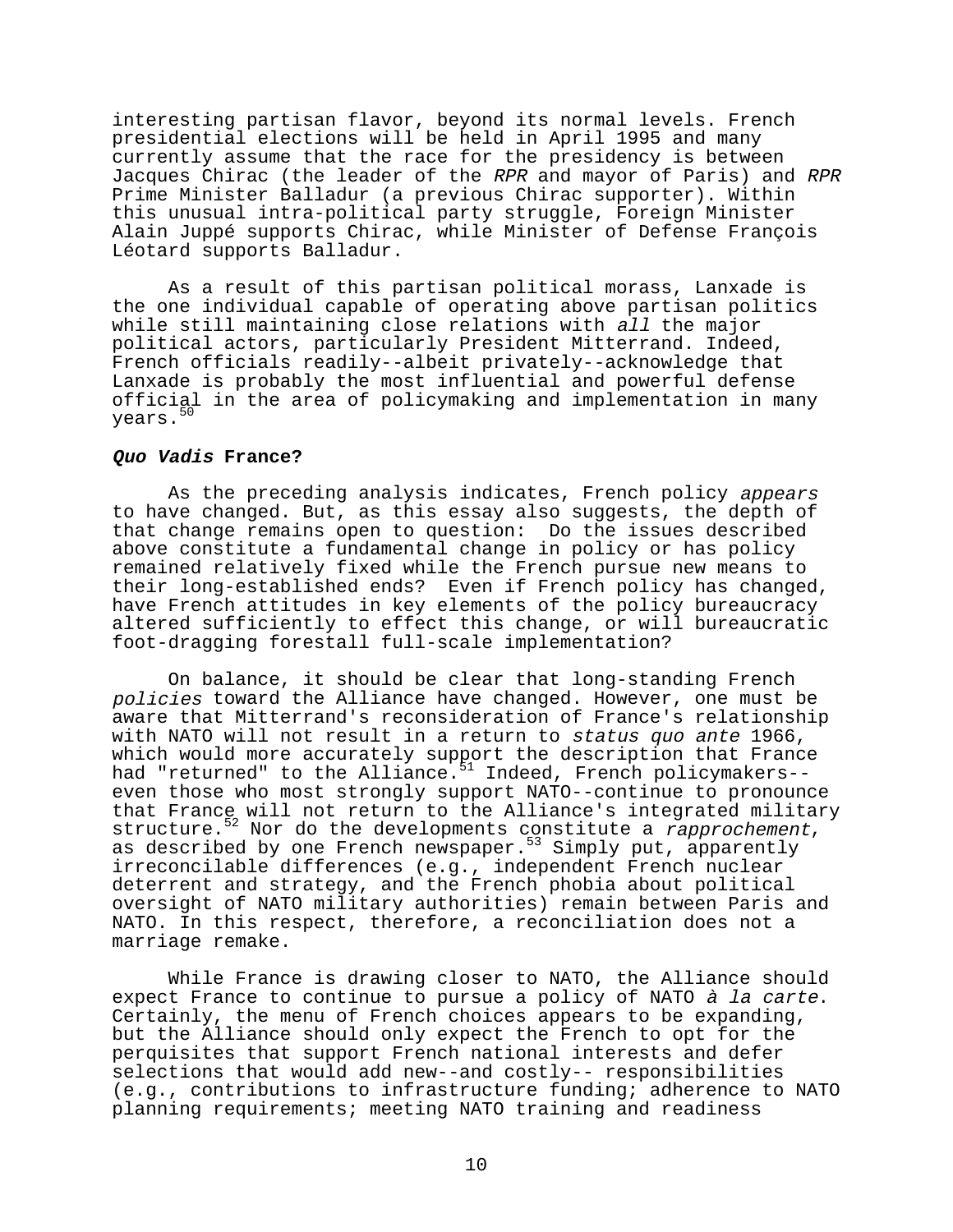standards; and supporting standardization, rationalization, and interoperability requirements).

If one, therefore, accepts the proposition that French policy toward NATO has changed, it is advisable to examine the nature and extent of these changes. The fact that the *Quai*, traditionally the center of French diplomacy and security policy formulation, effectively has been marginalized in the process- and by the Chief of Staff of the Armed Forces no less--does not bode well for long-term continuity of policy. Simply put, once Mitterrand and Lanxade pass from the scene (as Mitterrand soon will, with Lanxade likely to follow quickly thereafter), will their successors continue these policies or will the *Quai* reassert its traditional opposition to French participation in the military structure of the Alliance?

Encouragingly, Balladur, a strong candidate for the presidency, favors this fresh approach to NATO, as evinced in the Livre Blanc. However, irrespective of whoever wins the presidential election in April 1995 (i.e., Balladur, Chirac or Giscard d'Estaing), the new president may find it difficult to stray far from Mitterrand's current course. Given the political and security situation in Europe, there simply is little other choice.<sup>54</sup>

Thus, even with a surface change in policy, an understanding of the deeper currents of French attitudes toward these changes, particularly within the policy bureaucracy, takes on added importance. Given the past attitude toward NATO by the *Quai* (as well as some officials in the Elysée), the absence of strong pressure from the President may allow recidivist officials in the Quai and Elysée to sabotage further improvements in relations with NATO. That the Minister of Defense continues to be proscribed from attending DPC meetings (much to the displeasure of Minister of Defense Léotard) underscores the continued institutional power the Quai enjoys over  $H\hat{o}tel$  de Brienne.<sup>55</sup> And, disaffected officials need not openly assault policy to kill it; they can simply let it wither and die from neglect. Thus, while Paris can be expected to support some new NATO initiatives and draw closer to the Alliance, one should also expect standard, time-worn rationales to be trotted out in opposition to others. Despite this qualified reconciliation, therefore, France will continue to befuddle NATO and remain a source of frustration within the Alliance.

Such an approach should not come as a surprise. Nations are expected to act in their own national interests and pursue policies that further those interests. To assume otherwise is imprudent. But recent French initiatives should be viewed positively. These initial, hesitant steps may eventually lead to fuller French participation in the Alliance, and the United States and other NATO partners should encourage France to return to the fold.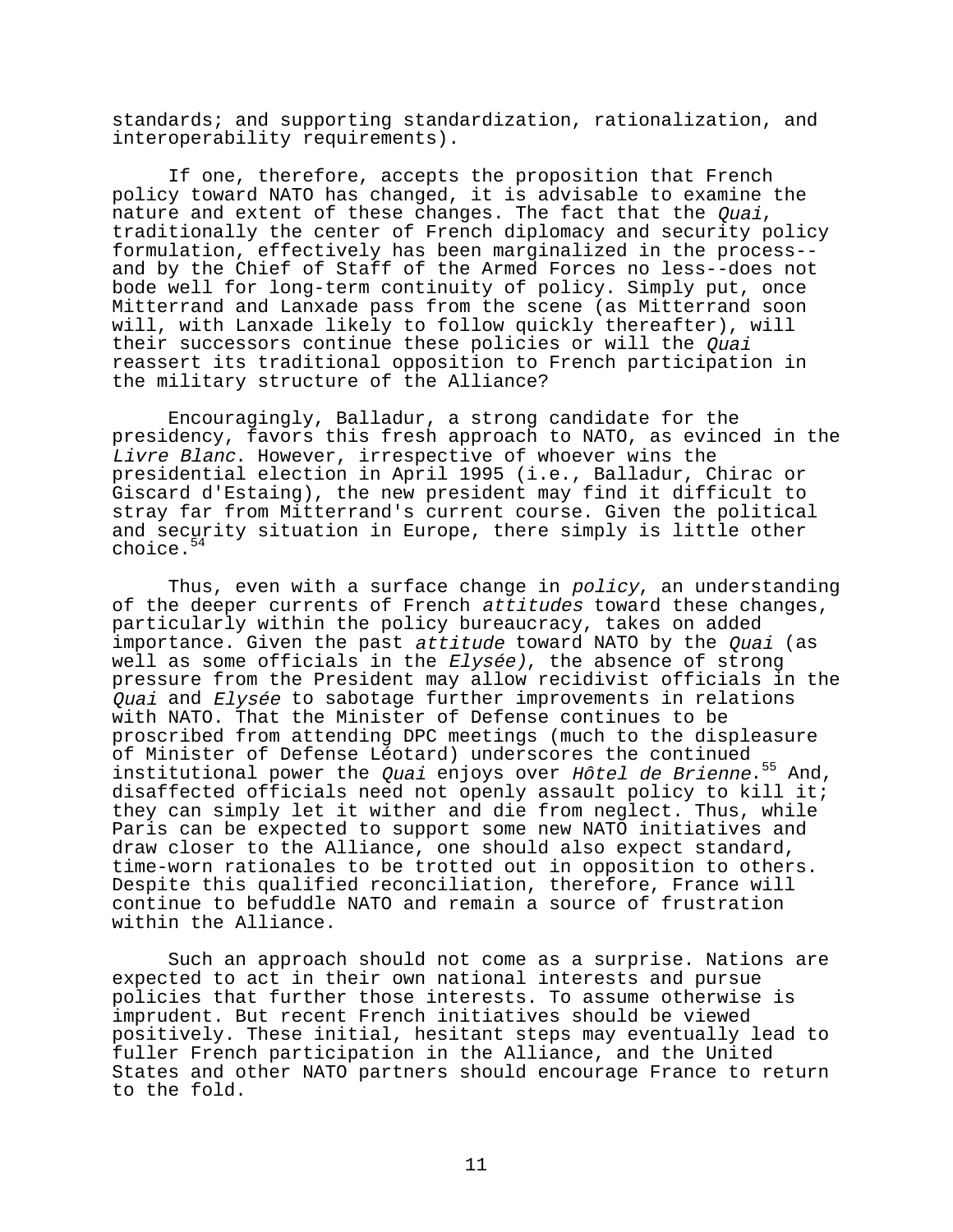In sum, French policy toward NATO has changed, a bit, but attitudes in critical elements of the French government remain unrepentant, largely due to domestic political and bureaucratic reasons. Moreover, many French policymakers conceptually see a European defense and security identity to be at odds with a strong NATO. The combination of limited change, French demands that even these circumscribed revisions occur on French terms, and residual attitudes in key segments of the French policy bureaucracy emphasizes the fact that in effect, if not in principle, France continues to follow a policy of enhanced selectivity when dealing with NATO.

That said, there is a bright side to this less than optimistic assessment: Wide-spread consensus in Paris has led to the realization that France's approach to NATO must change. However, given the fact that French NATO policy is heavily influenced by domestic concerns over the sensitive issue of civil-military relations and Gaullist foreign and security policy legacies, fundamental attitudes toward the Alliance may never change or change only ponderously. Yet, the altered security environment in Europe has resulted in a long overdue reassessment of French policy. Whether these policy changes can eventually drown out lingering attitudes toward NATO remains to be seen.

### **Recommendations**.

Given that the French are pragmatically pursuing a policy of enhanced selectivity, so, too, must NATO take a pragmatic approach toward increased French cooperation within the military sphere of the Alliance:

• The United States and its Alliance partners must have a clear vision of exactly what they want from France. To expect France to return to the integrated military structure is to expect too much, and only sows the seeds of future failure. Instead, the goal of U.S. policy should be full French military participation in the Alliance. This will require some finesse and patience on all sides, but existing arrangements and agreements provide a sound foundation upon which to build increasing cooperation. Given recent Alliance experience in dealing with the "Spanish model," this does not appear to be an insurmountable obstacle, if all parties are open to compromise.

• U.S. policy must ensure that the French clearly comprehend NATO's position on French cooperation and what the Alliance expects from France. The French must understand that cooperation is a two-way street that will require compromise from all parties and that the Alliance will not yield to extreme French demands. Consequently, given the changes NATO has made since the end of the cold war, there is no need for dramatic revisions to the overall political decision-making structure of the Alliance. For instance, the proposal floated last year by a French official in NATO that the military structure of the Alliance needs greater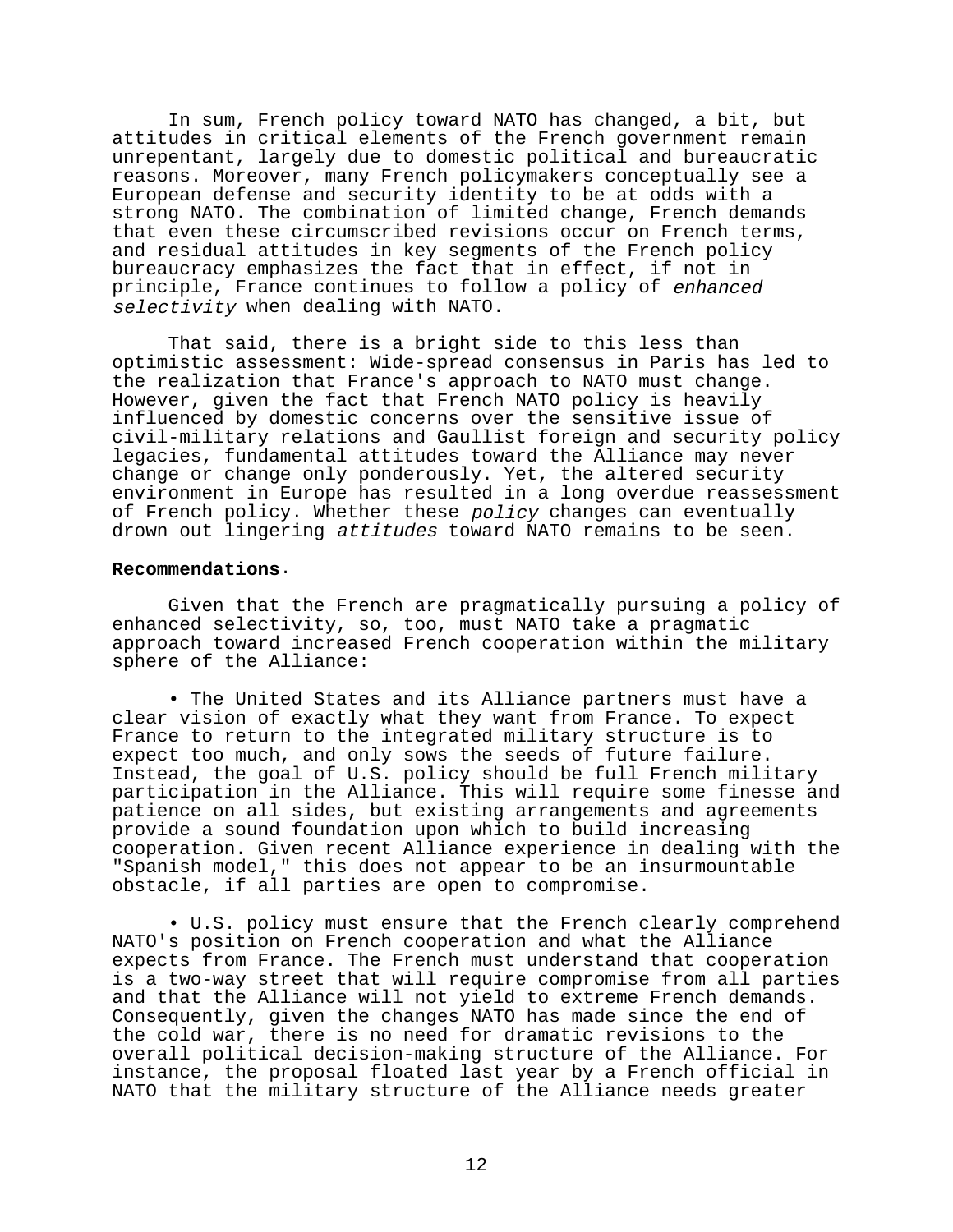political control--as the French envisage, and not as the other 15 agree--before France can consider greater participation in NATO makes little sense.<sup>56</sup> In any case, Paris seems to have concluded that it is in French interests to reach accommodation with the existing military structure. The Alliance, therefore, should help the French see the logic of increased cooperation, and not cave in to immoderate demands.

• Washington must gently, but firmly, inform France that NATO *à la carte* is inadequate. France should not be allowed free access to the Alliance, without paying the quid pro quo of increased responsibilities within the Alliance. To allow such a practice only rewards poor behavior and encourages the Quai and others to pursue enhanced selectivity at the expense of other Alliance members who must shoulder an unfair burden of responsibilities that the French have shirked.

• Many in NATO and in France need to recognize that France, perhaps more than any other country in Europe, needs NATO. France has great power aspirations and worldwide interests, but faces weak European partners, wide-spread block obsolescence in its military establishment, 57 limited defense resources in comparison with security requirements, growing instability to its south, and a Balkan war that simply defies resolution. Thus, France needs NATO, just as NATO needs France.

• European impotence in the Yugoslav crisis and the changed European security environment (i.e., unified Germany and instability in Central and Eastern Europe) have reinforced French understanding that U.S. leadership in Europe remains essential. Coupled with converging worldwide interests, one can expect, therefore, increased bilateral cooperation with the United States, particularly in European affairs. Understandably, a bilateral approach to certain problems may be appropriate; however, the United States should insist that decisions concerning European security policy be made in, and implemented through, NATO. While recognizing the sensitivities of many in the Quai, allowing Paris to employ a bilateral approach in European matters may undermine the credibility of NATO. After all, the United States has to consider the interests of its other European allies who do not share their French counterpart's anxieties about NATO and who continue to see great value in decisions being made at the "16."

# **Conclusions**.

U.S. and NATO adherence to these recommendations, while perhaps painful at times, will help smooth the bumpy road to fuller French participation in the Alliance. But, while France can be expected to turn to NATO more frequently in the future, more cooperation with Paris does not imply a more cooperative approach to doing business. For instance, when the Alliance attempted to accommodate French political sensitivities by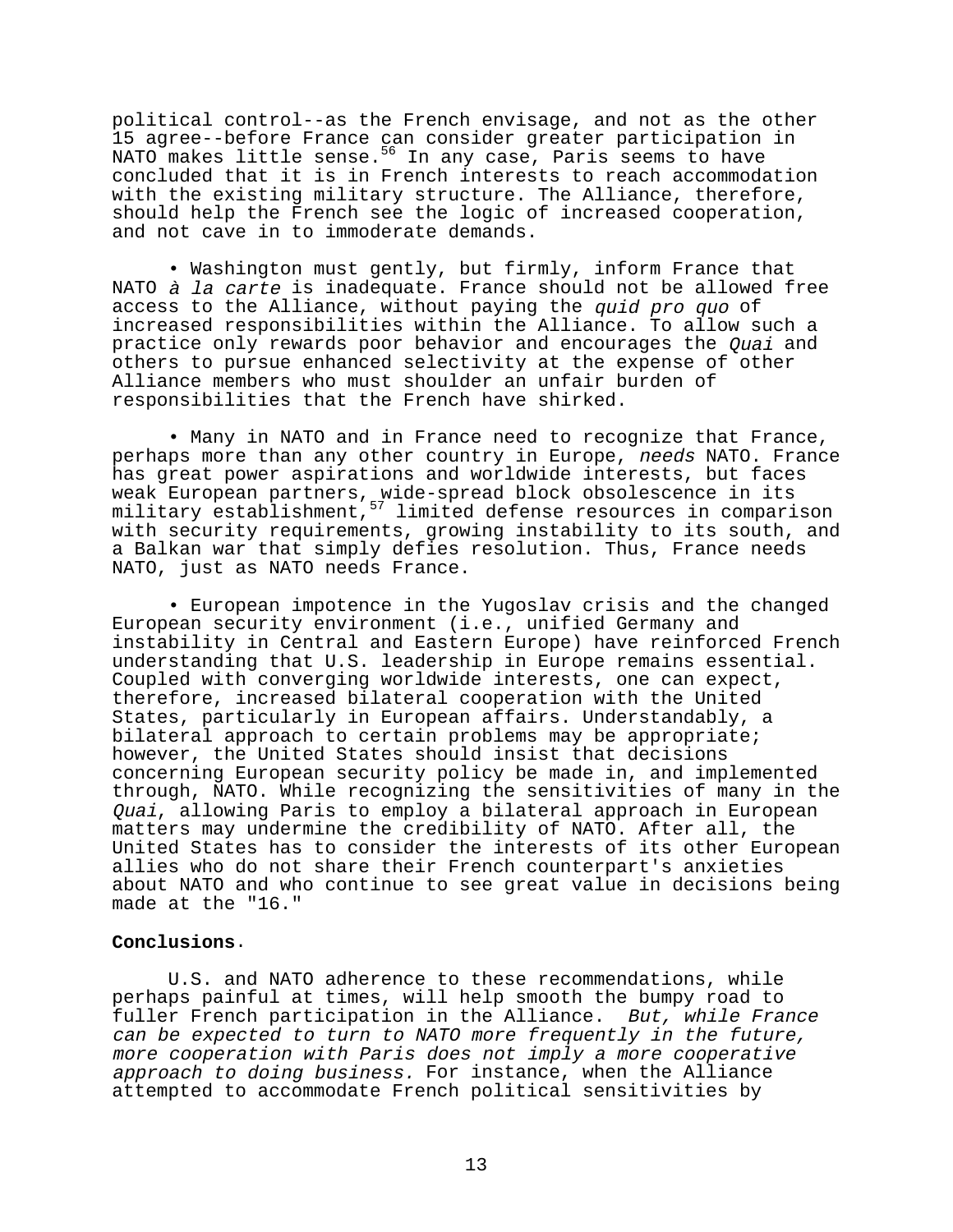convening an informal meeting of defense ministers in October 1993 at Travemünde, Germany (the first of its kind), <sup>58</sup> Minister of Defense Léotard did not attend.<sup>59</sup> And, the fact that the Chief of the French Military Mission to the Military Committee now takes part in deliberations on peacekeeping and votes on such issues in the Military Committee does not ensure automatic French cooperation. Even without traditional French obstructionism, it is too much to expect that French national interests (or any other nation's) will always coincide with the remainder of the Alliance. Indeed, enhanced selectivity may possibly create as many future problems in NATO as it might solve.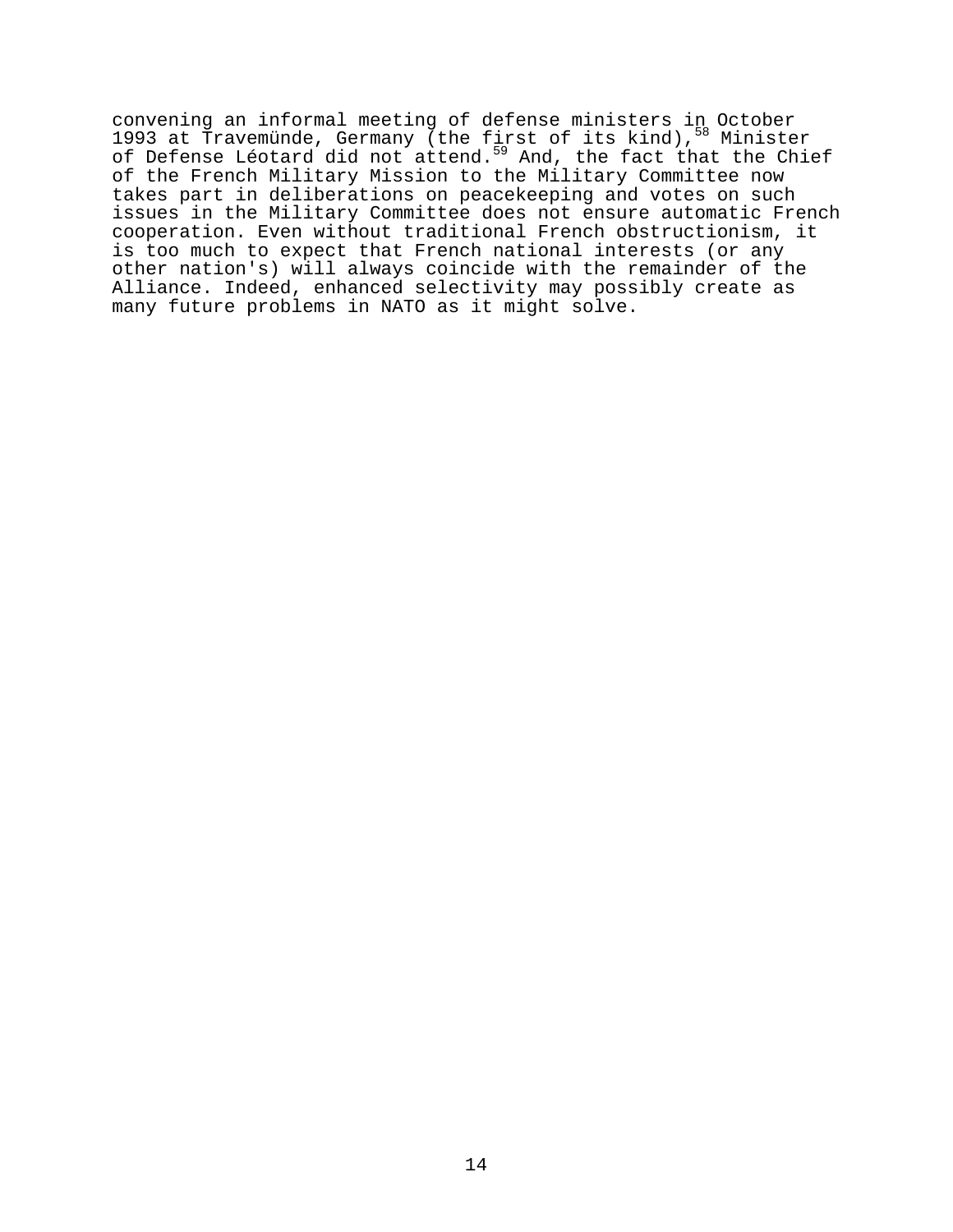### **ENDNOTES**

1. On the surface, the image of French policy is of French independence in defense and security affairs, while maintaining, in public, a distant relationship with NATO. The image and reality are not the same. Following France's ostensible divorce from NATO, Allied commanders and their French counterparts maintained close, if not intimate, working relationships. As Frédéric Bozo documented in his comprehensive study on this "secret" relationship, French indépendence from NATO has, indeed, been qualified to say the least. See Frédéric Bozo, La France et l'OTAN; De la guerre froide au nouvel order européen, Paris: Masson, 1991. When considered with the very close relationship with the United States, to include nuclear research and development cooperation, the French claim of having maintained defense indépendence has to be assessed with skepticism. Apropos nuclear cooperation see The Washington Post, May 29, 1989, and June 2, 1989.

2. See Michael Harrison, The Reluctant Ally: France and Atlantic Security, Baltimore: The Johns Hopkins University Press, 1981, p. 118.

3. It should be mentioned that one of the reasons for the wide-spread support in France of the tenets of Gaullist defense policy over time is because it encapsulates long-standing French defense traditions. See Diego Ruiz Palmer, "French Strategic Options in the 1990s," Adelphi Papers, No 260, London: The International Institute for Strategic Studies, Summer 1991, p. 3. For excellent historical background on the development of Gaullist security policy see Harrison, The Reluctant Ally, pp. 116-134. For a superb analysis of French attitudes toward the military and defense policy, see David S. Yost, "The French Way of War," paper presented at the Conference of the International Studies Association, Philadephia, PA, March 18-21, 1981.

4. For an excellent assessment of contemporary French strategy and force structure, see David S. Yost, "France," in The Defense Policies of Nations: A Comparative Study, Baltimore: The Johns Hopkins University Press, 1994, pp. 233-277.

5. Pierre Lellouche, "France in Search of Security," Foreign Affairs, Vol. 72, Spring 1993, p. 122. N.B.: Lellouche is the foreign affairs counsellor to Jacques Chirac, leader of the RPR.

6. See Frankfurter Allgemeine, July 19, 1990. For an excellent historical perspective on this important bilateral relationship see Julius W. Friend, The Linchpin: French-German Relations, 1950-1990, The Washington Papers No. 154, The Center for Strategic and International Studies, New York: Praeger, 1991.

7. See Anne-Marie Le Gloannec, "The Implications of German Unification for Western Europe," in The New Germany and the New Europe, ed. by Paul B. Stares, Washington, DC: The Brookings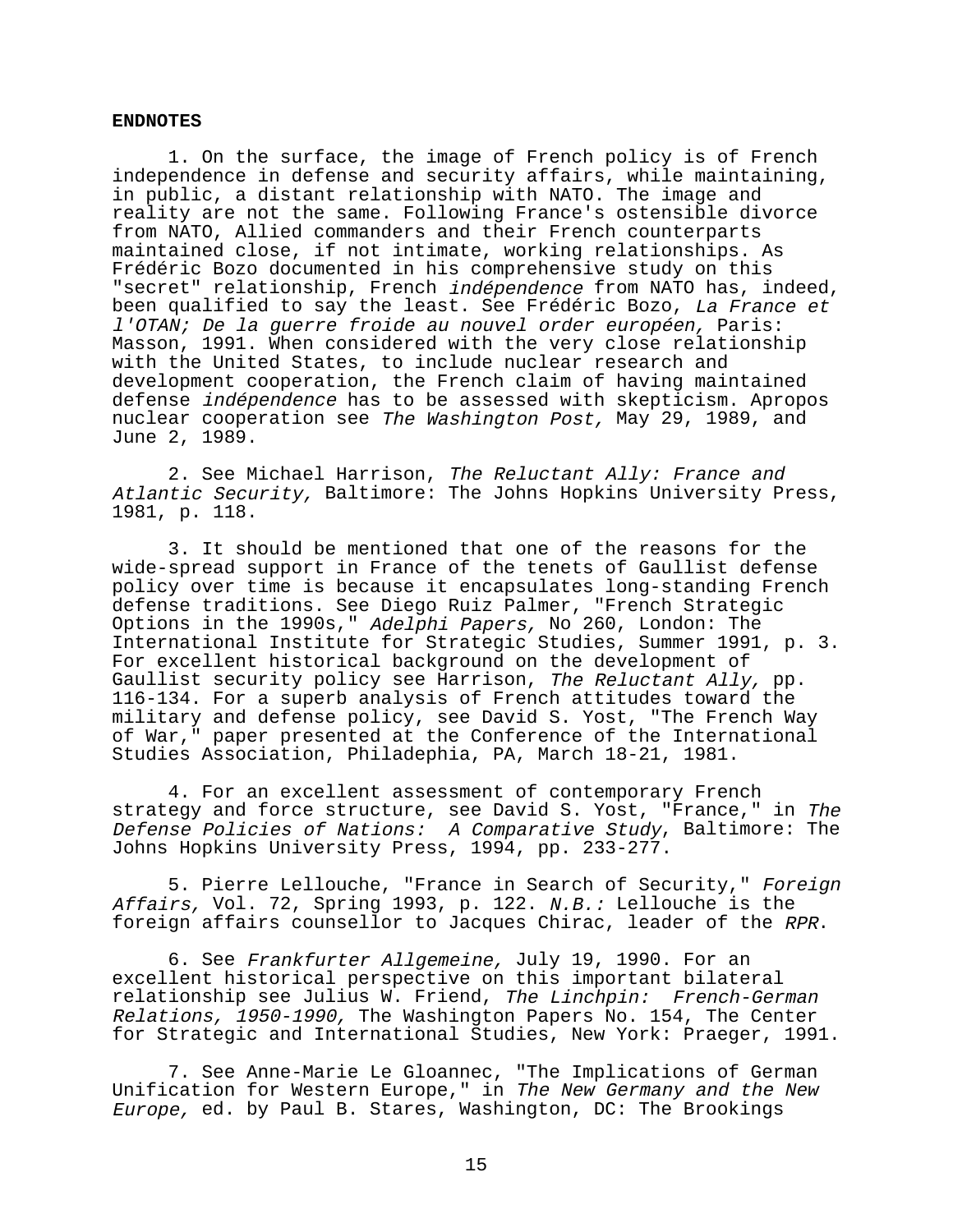Institute, 1992, p. 266.

8. Note that Switzerland also is considering EU membership. The Visegrad states include: Poland, Czech Republic, Slovakia, and Hungary.

9. See Lellouche, p. 128.

10. David Yost, "Mitterrand and Defense and Security Policy," French Politics and Society, Volume 9, Nos. 3-4, Summer/Fall 1991, pp. 146-147.

11. See Agence France-Presse (Paris), May 5, 1994, in FBIS-WEU- 94-088, May 6, 1994, p. 26.

12. It is interesting to note that François Mitterrand was the most determined critic of de Gaulle's foreign policy for many years and he and the Socialist Party rejected de Gaulle's defense policy. Yet, upon taking power in 1981, Mitterrand and the socialists continued to support the tenets of Gaullist defense policy. For an excellent treatment of this see Philip H. Gordon, A Certain Idea of France: French Security Policy and the Gaullist Legacy, Princeton: Princeton University Press, 1993, pp. 106-118.

13. See Harrison, The Reluctant Ally, pp. 118-119.

14. In effect, DAS has become the policy cloister in the Ministry, which has brought it into conflict, at times, with the Etat-Major des Armées (Joint Staff).

15. For background on this period see Gordon, A Certain Idea of France, pp. 144-157.

16. Indeed, some in his own party have complained that Mitterrand has done this at the expense of destroying politically his successor Michel Rocard, as leader of the Socialist Party, and in effect, the Party itself. See The Washington Post, June 23, 1994.

17. See Livre Blanc sur la Défense, Paris, Ministère de la Défense, 1994. Note that another key reason for producing this document was to demonstrate, no matter how illusory, the continuation of bipartisan cooperation in the area of defense.

18. For an excellent assessment of French policy toward the Yugoslav conflict see Pia Christina Wood, "France and the Post Cold War Order: The Case of Yugoslavia," European Security, Vol. 3, No. 1, Spring 1994, pp. 129-152.

19. David Buchan, "Paris makes European security ambitions clear," London Financial Times, February 24, 1994, p. 2.

20. See Le Quotidien de Paris, February 12-13, 1994.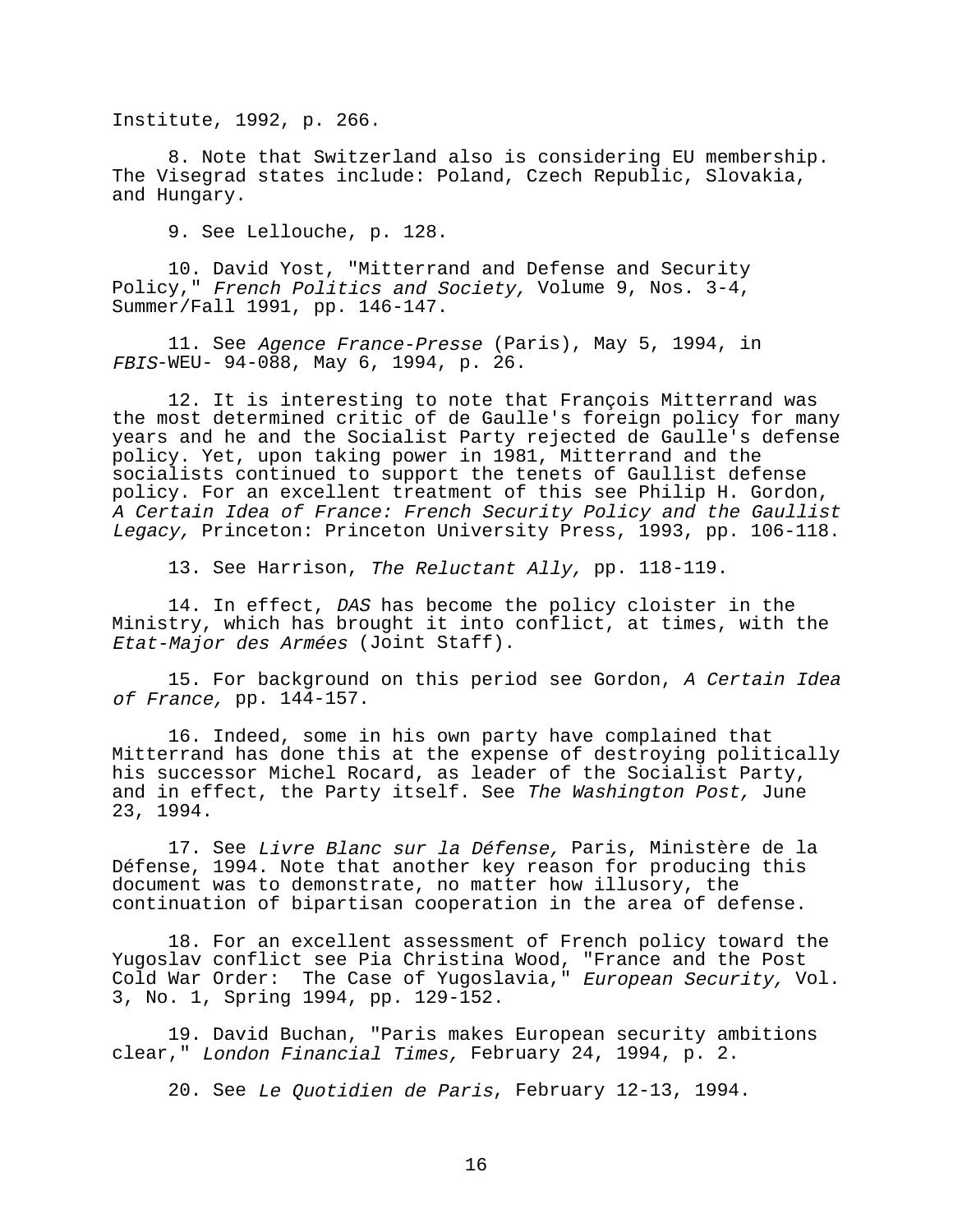21. See for example, David Buchan's commentary on recent policy formulations in Buchan, "Paris makes European security ambitions clear," p. 2.

22. Daniel Vernet, "The Dilemmas of French Foreign Policy," International Affairs, Vol. 68, No. 4, 1992, p. 661.

23. See Buchan, "Paris makes European security ambitions clear," for an example of the current period of cohabitation. This is one of the key weaknesses in the 5th Republic's Constitution, viz., Articles 5, 20 and 21.

24. See David Yost, "France and the Gulf War of 1990-1991: Political Military Lessons Learned," The Journal of Strategic Studies, Volume 16, No. 3, September 1993, pp. 339-374. Jacques Baumel's (former foreign minister and current RPR deputy) evaluation of the French security environment bolsters Yost's assessment. See Le Monde (Paris), April 1, 1993, p. 2.

25. See Yost, "France and the Gulf War," p. 354.

26. The NATO Treaty establishes the Alliance as a collective defense organization; i.e., nations bound together to defend themselves from outside aggression. Since the end of the cold war and the collapse of the Soviet Union, some have attempted to use the consultative provisions contained in Article IV of the treaty as a justification for increased emphasis on NATO as an agent of reliance on collective security (i.e., maintaining peace and stability among the members of the organization) missions such as peacekeeping or peace enforcement. See Articles IV and V of the Washington Treaty which can be found in NATO Facts and Figures, Brussels: NATO Information Service, 1989, Appendix 1, Document 2.

27. This particular policy was seen in Paris's opposition to the German-U.S. initiative to create the North Atlantic Cooperation Council within NATO, and France's spurring the European Community to mediate the growing conflict in Yugoslavia. François Heisbourg, former Director of the International Institute for Strategic Studies and current vice president of Matra Corporation, argues that the French intended to use these initiatives to destroy NATO. See François Heisbourg, "A French View: Developing a European Identity," ROA National Security Report, The Officer, January 1993, p. 31.

28. See Le Monde, March 19, 1991.

29. Joxe was particularly upset because he could not attend meetings of the North Atlantic Cooperation Council, of which only France in the Alliance did not send a representative. See Le Monde, September 30, 1992.

30. NATO Press Communique M-NAC-1(92)51, Brussels, NATO Press Service, June 4, 1992, p. 4.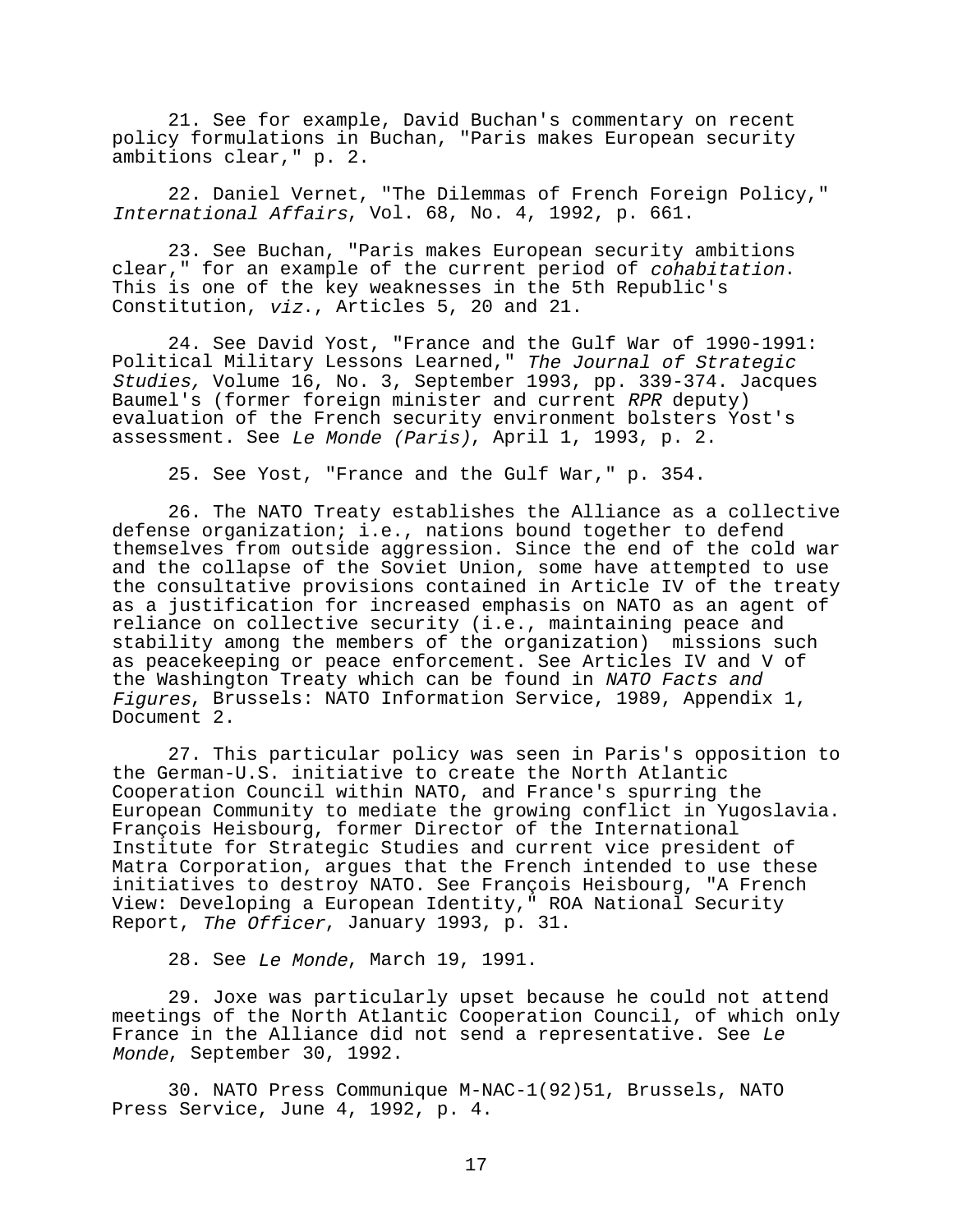31. For details of DENY FLIGHT see, Allied Forces Southern Europe, "Fact Sheet--OPERATION DENY FLIGHT," Naples, March 24, 1994. For details of OPERATION SHARP GUARD see, Allied Forces Southern Europe, "Fact Sheet--NATO/WEU OPERATION SHARP GUARD," Naples, July 7, 1994. Interestingly, to account for French sensitivities, OPERATION SHARP GUARD is carried out under the authority of the Councils of NATO and WEU.

32. A sympathetic view would hold that French officials value too highly the Alliance's collective defense provisions to allow it to be damaged by participating in politically-sensitive collective security operations. A less charitable interpretation holds that the near debacle experienced by the European Community in the former-Yugoslavia convinced France that the only way the United States would actively deal with these crises was through NATO, and therefore, it had no other choice.

33. See Le Monde, May 14, 1993.

34. Le Monde, December 21, 1993.

35. See Livre Blanc sur la Défense, p. 37.

36. "Les évolutions intervenues depuis 1991 dans l'organisation et les activités de l'Alliance doivent être prolongées et amplifiées." Livre Blanc sur la Défense, p. 35.

37. For a persuasive argument for France to take a more pragmatic view toward participating in the DPC see Bozo, La France et l'OTAN, pp. 206-207.

38. See ibid., pp. 101-104; and, Diego Ruiz Palmer, "France," in European Security Policy After the Revolutions of 1989, ed. by Jeffrey Simon, Washington, DC: National Defense University Press, 1991, p. 232.

39. For an excellent description and analysis of the EUROCORPS see Rafael Estrella, "After the NATO Summit: New Structures and Modalities for Military Co-operation," Draft General Report AL 76 DSC(94) 2, Brussels, North Atlantic Assembly, May 1994, pp. 7-12.

40. See, for example, Jeane Kirkpatrick's essay, "Is France Trying to Torpedo NATO?", CQ Researcher, Vol. 2, August 21, 1992, p. 729.

41. See ADN (Berlin), November 28, 1992, in FBIS-WEU-92-230, November 30, 1992, p. 1; and, Le Monde, March 12, 1993 in FBIS-WEU- 93-057, March 26, 1993, p. 2.

42. See Daniel Vernet's excellent article in Le Monde, March 12, 1993; Le Monde, May 7, 1993; Karl Feldmeyer's essay in, Frankfurter Allgemeine, December 5, 1992; and, The New York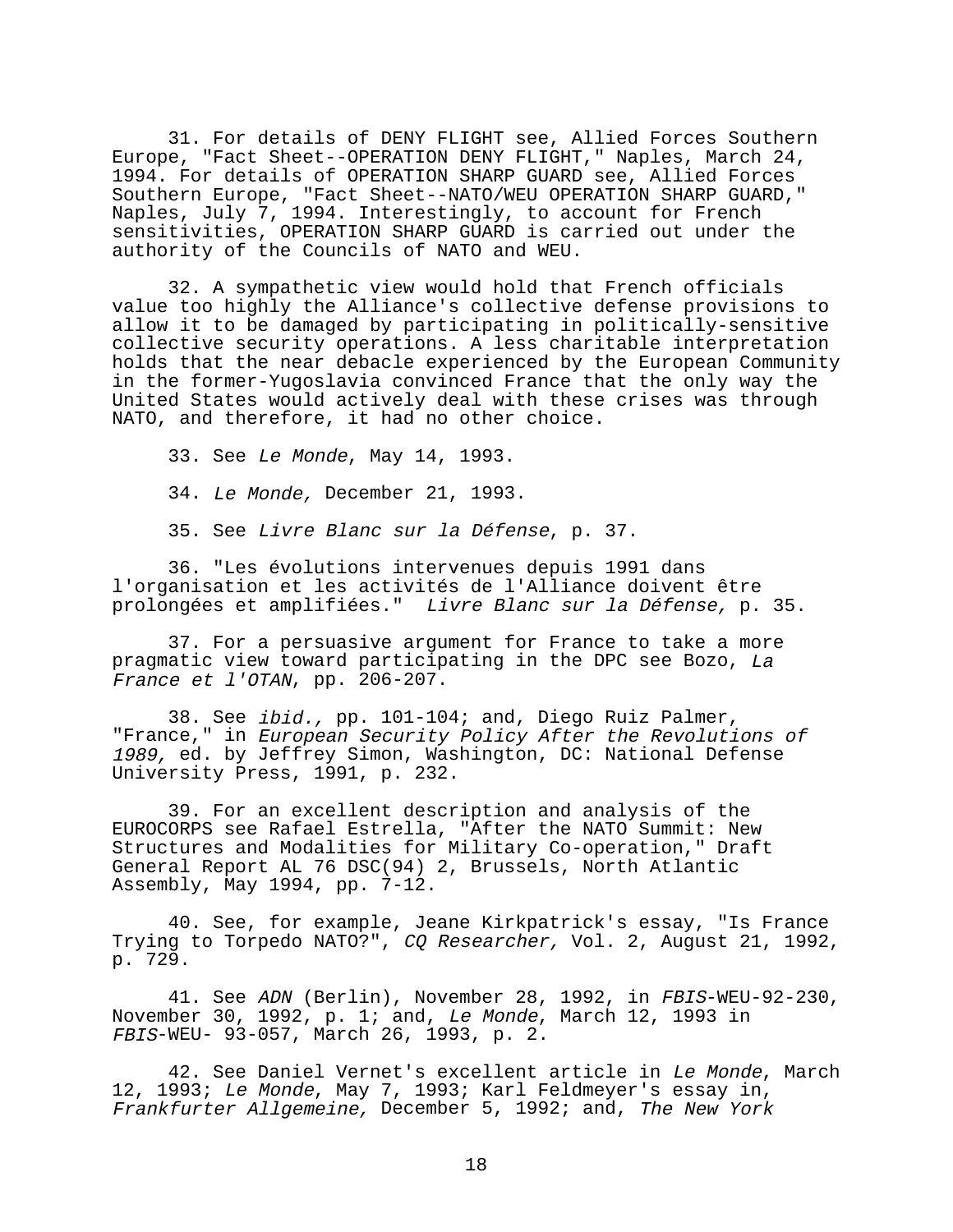Times, December 1, 1992.

43. For example, French forces should be subject to NATO training and readiness requirements. They must also be capable of operating with NATO forces, thus obligating the French to ensure adequate interoperability and standardization.

44. See Press Communique M-1(94)3, Brussels, NATO Press Service, January 11, 1994. For details of the Partnership for Peace Program see Press Communique M-1(94)2, Partnership for Peace: Invitation, Brussels, NATO Press Service, January 10, 1994. A solid description and analysis of Combined/Joint Task Forces can be found in Stanley R. Sloan, "Combined/Joint Task Forces (C/JTF) and New Missions for NATO," CRS Report for Congress, 94-249S, March 17, 1994.

45. For an excellent and insightful assessment of this debate see Bruce George, MP, "After the NATO Summit," Draft General Report, AL 88 PC(94) 2, Brussels, North Atlantic Assembly, May 1994, pp. 4-5.

46. NATO Secretary-General Manfred Wörner has stated that C/JTF should enhance French participation in NATO military activities, without its complete reintegration. See Le Monde, December 16, 1993.

47. For details see Press Release M-NAC-1(94)45, "Alliance Policy Framework on Proliferation of Weapons of Mass Destruction," Brussels, NATO Press Service, June 9, 1994.

48. See George, "After the NATO Summit," p. 6.

49. See The Economist (London), October 3, 1992, p. 34. The numerous experiences of former Minister of Defense Pierre Joxe, (Le Monde, November 10-11, 1991; Le Monde, September 30, 1992; and Le Monde, December 4, 1992), as well as the late Prime Minister Pierre Bérégovoy, (Le Monde, September 6-7, 1992) commenting on new policy initiatives toward NATO and subsequent governmental denials are good cases in point.

50. This is not intended to disparage the efforts of former Minister of Defense Pierre Joxe to realign France's NATO policy. Before cohabitation he contributed significantly.

51. See The Baltimore Sun, January 16, 1994.

52. Of the many examples, see particularly, Le Quotidien de Paris, December 20, 1993, in FBIS-WEU-93-242, December 20, 1993, p. 35; Liberation (Paris), February 24, 1994, in FBIS-WEU-94-037, p. 35; and Agence France-Presse, May 5, 1994, in FBIS-WEU-94-088, May 6, 1994, p. 26. The most recent and most clearly stated French position can be found in Balladur's speech to the Institute for Advanced Studies of National Defense (IHEDN) on May 10, 1994, a copy of which can be found in "Balladur on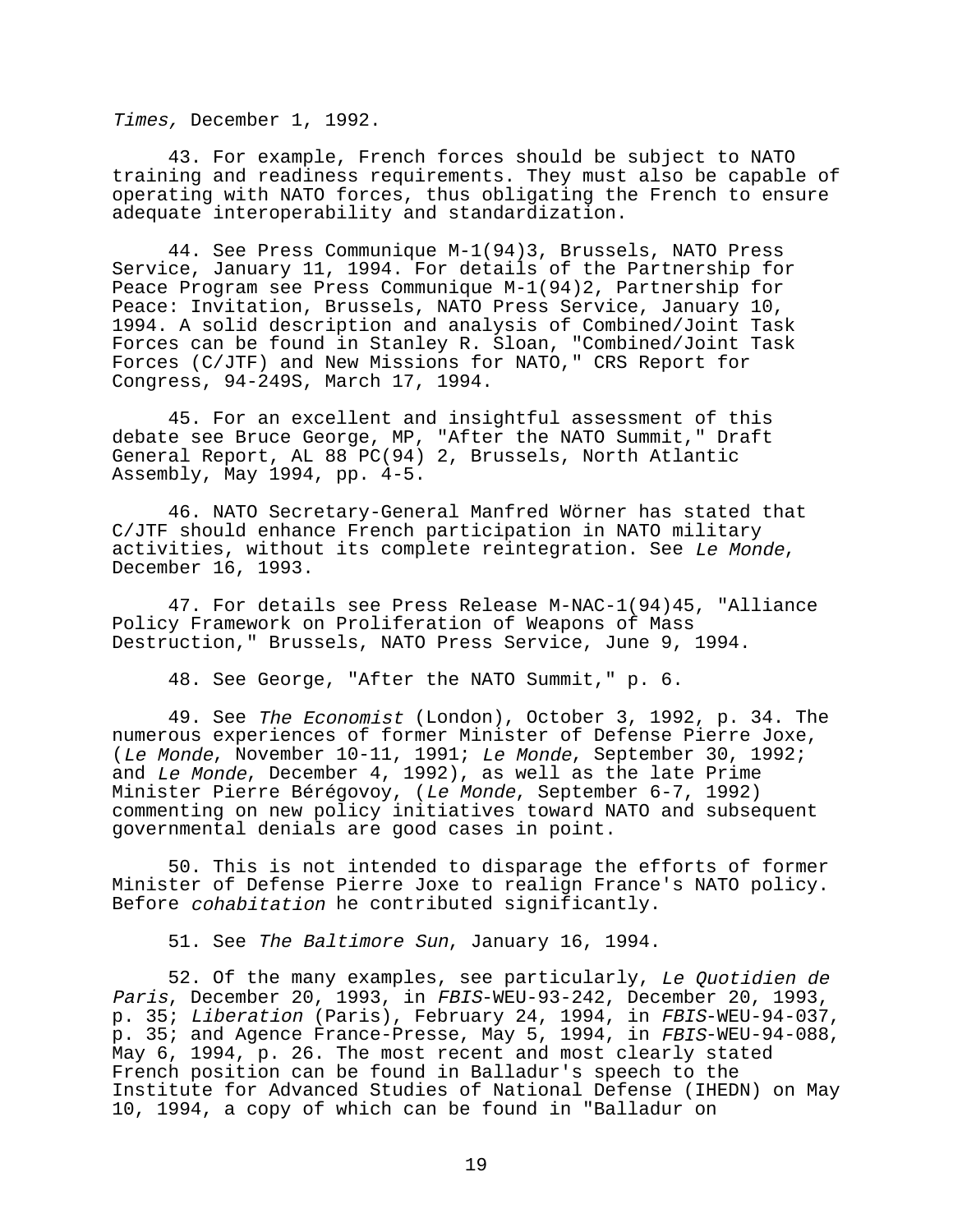Proliferation Issues, Defense Policy," FBIS-WEU-94-157-A, August 15, 1994, pp. 6-12.

53. See, Liberation, February 24, 1994, in FBIS-WEU-94-037. February 24, 1994, pp. 28-30.

54. Interestingly, according to French defense expert Olivier Debouzy, it was during the presidency of Giscard d'Estaing, a Gaullist, and not during Mitterrand's "watch," that the most far reaching conceptual and doctrinal changes in Gaullist defense policy took place. Cf., Debouzy's book review of Gordon, A Certain Idea of France, in Survival, Volume 36, No. 1, Spring 1994, p. 186.

55. See Le Monde, December 21, 1993.

56. "Le défaut majeur de l'Alliance tient à l'autonomie excessive de son commandement militaire, et au trop faible contrôle politique sous lequel celui-ci opère." See G. Trangis, "Ni splendide isolement ni réintégration," Le Monde, July 14, 1993.

57. For extensive background on the difficult choices facing French defense officials see Ruiz Palmer, French Strategic Options. For recent information on the French defense procurement program see The Washington Times, June 13, 1994.

58. See "Meeting of NATO Defence Ministers," Press Statement M-DM-1(93)64, Brussels, NATO Press Service, October 21, 1993.

59. See La Tribune Desfosses (Paris), October 20, 1993, in FBIS-WEU- 93-201, October 20, 1993, p. 32.